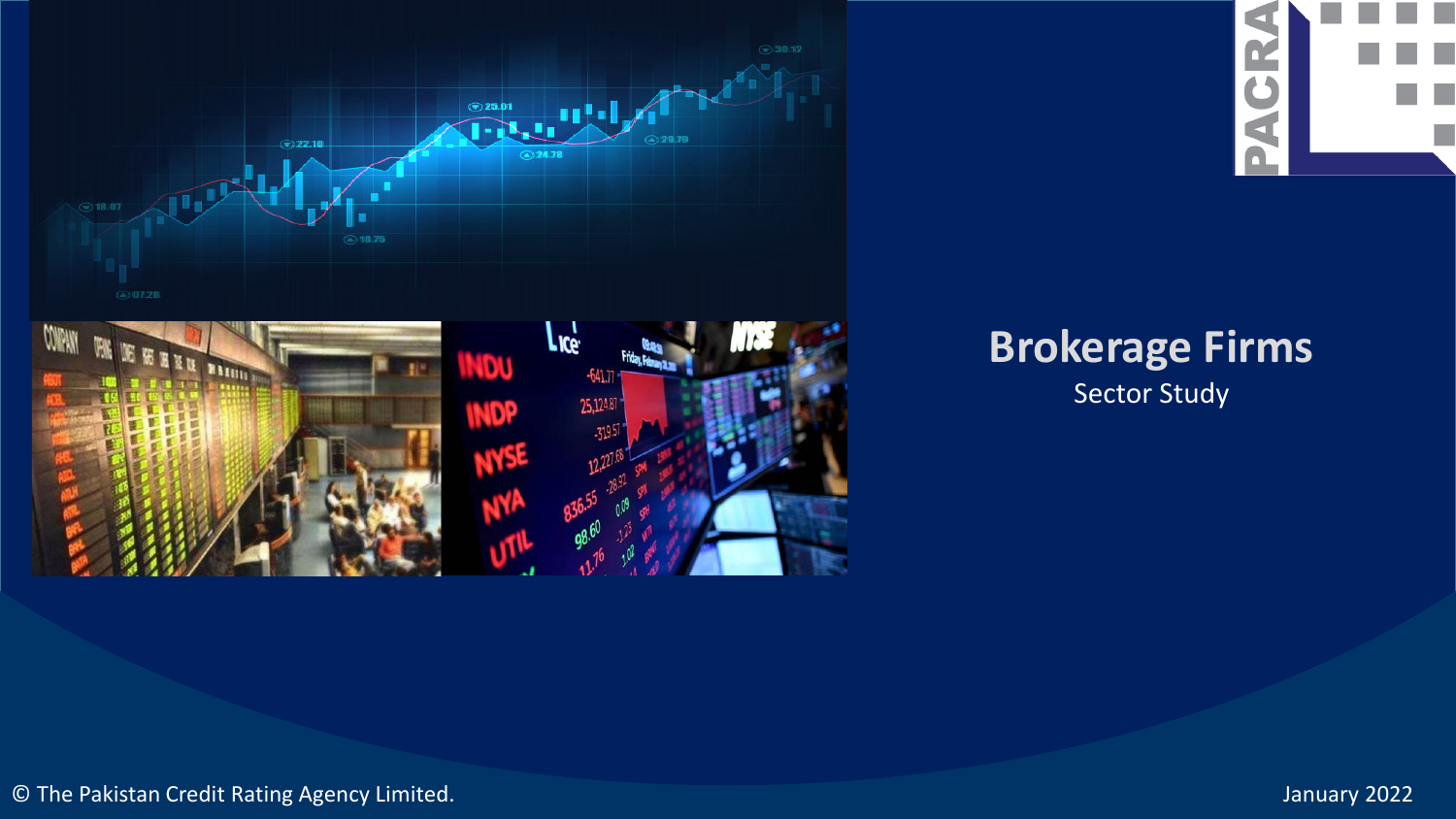

| <b>Contents</b>                            | Page No.    |
|--------------------------------------------|-------------|
| Introduction                               | $\mathbf 1$ |
| Global Industry   Overview                 | 5           |
| Regional Comparison   India                | 7           |
| Global Indices   COVID Spell               | 8           |
| Local Industry   Overview                  | 10          |
| <b>GDP Break Up</b>                        | 11          |
| <b>Macro Economic Indicators</b>           | 12          |
| <b>KSE 100 Returns</b>                     | 14          |
| <b>Market Volumes &amp; Capitalization</b> | 15          |
| KSE 100   Sectoral Composition             | 16          |

| <b>Contents</b>                       | Page No. |
|---------------------------------------|----------|
| Fee Income                            | 17       |
| Net Buy/Sell                          | 18       |
| <b>Business Risk</b>                  | 19       |
| <b>Financial Risk</b>                 | 20       |
| <b>Regulatory Framework</b>           | 21       |
| <b>Rating Curve</b>                   | 23       |
| <b>SWOT Analysis</b>                  | 25       |
| <b>Outlook &amp; Future Prospects</b> | 26       |
| <b>Bibliography</b>                   | 27       |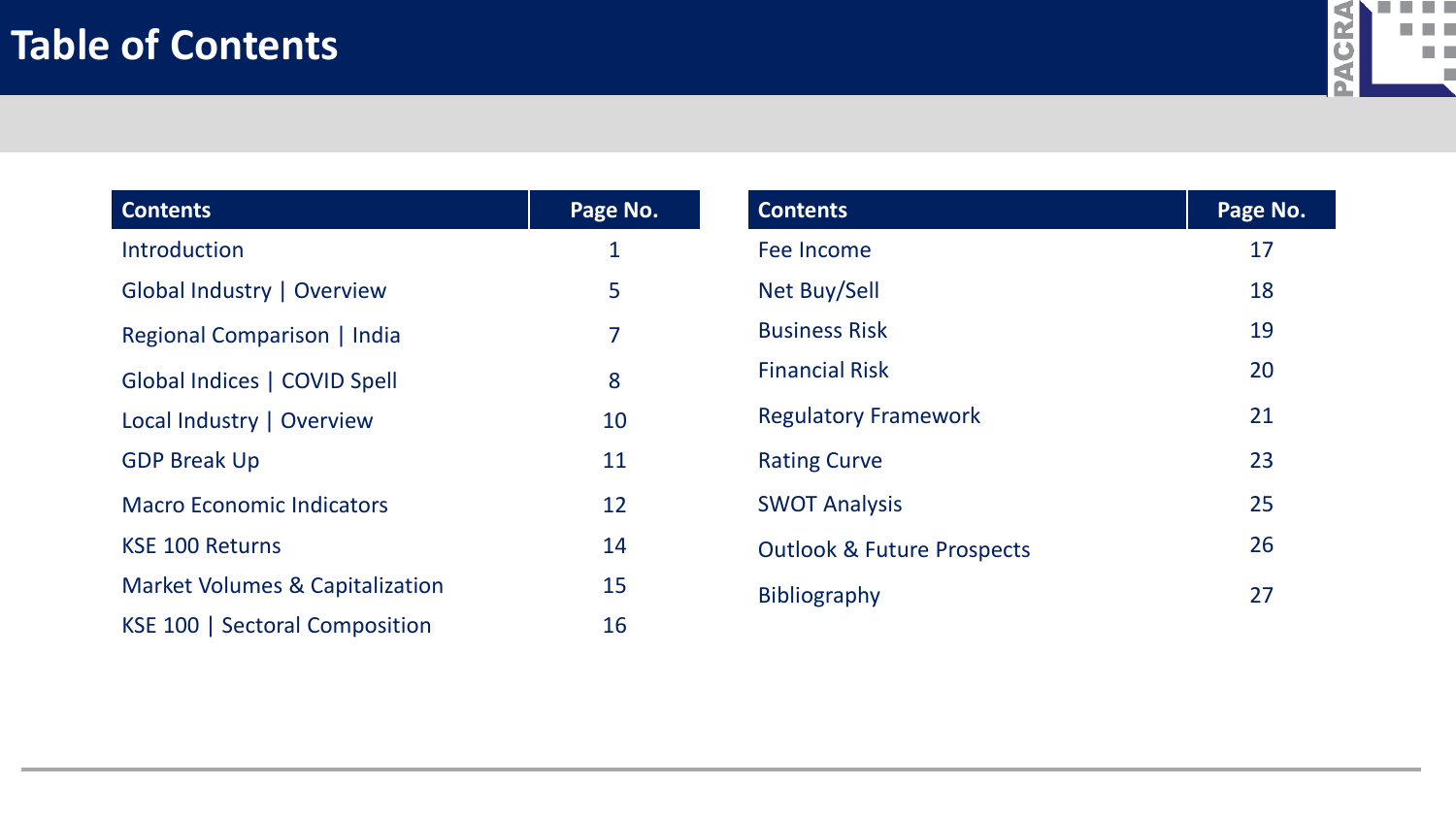### **Brokerage Firms | Introduction**



#### **Types of Financial Markets**

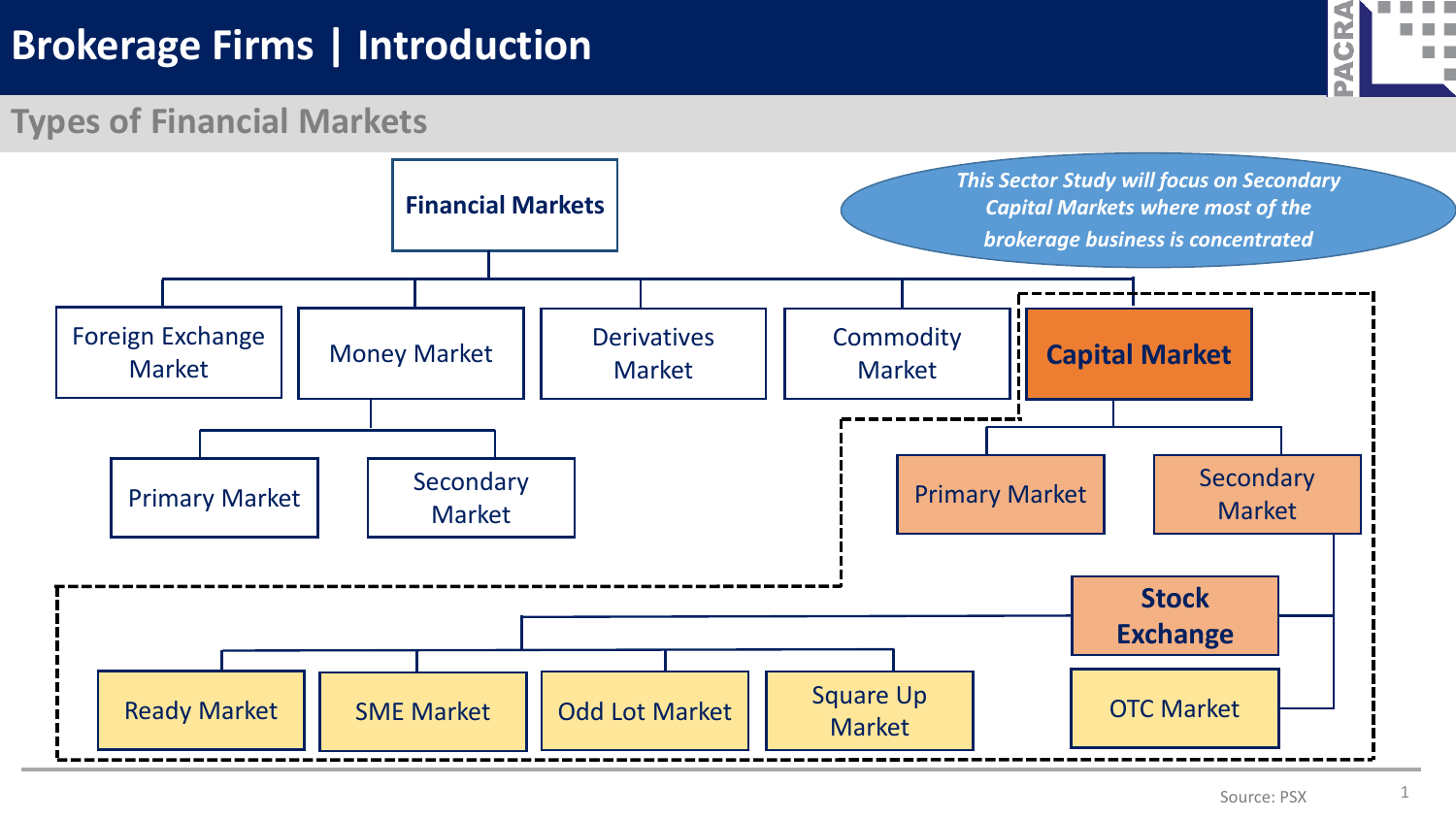# **Brokerage Firms | Introduction**



#### **Capital Markets: An Overview**

- Capital markets are a broad category of markets facilitating the buying and selling of financial instruments. In particular, there are two categories of financial instruments in which markets are involved. These are equity securities, which are often known as stocks/shares, and debt securities, which are often known as bonds. Capital markets involve the issuing of stocks and bonds for medium-term and long-term durations, generally terms of one year or more.
- Other than the distinction between equity and debt, capital markets are also generally divided into two categories of markets, the first of which being primary markets. In primary markets, stocks and bonds are issued directly from companies to investors, businesses and other institutions, often through underwriting.
- The capital market structure in Pakistan consists of an apex regulator of the markets, the Securities and Exchange Commission Pakistan (SECP), Pakistan Stock Exchange (emerged as a result of merging three stock exchanges), Mercantile Exchanges, Central Depository Company (CDC) and a Clearing and Settlement Company. The structure further includes intermediaries or market participants such as **brokers** which handle the transaction of shares in the capital markets on behalf of investors.
- The level of capital market development is an important determinant of level of savings, efficiency of investment and ultimately rate of economic growth.
- This Sector Study shall be focused on the Secondary Capital Markets, and KSE-100 shall be used as the benchmark Index for analysis purpose.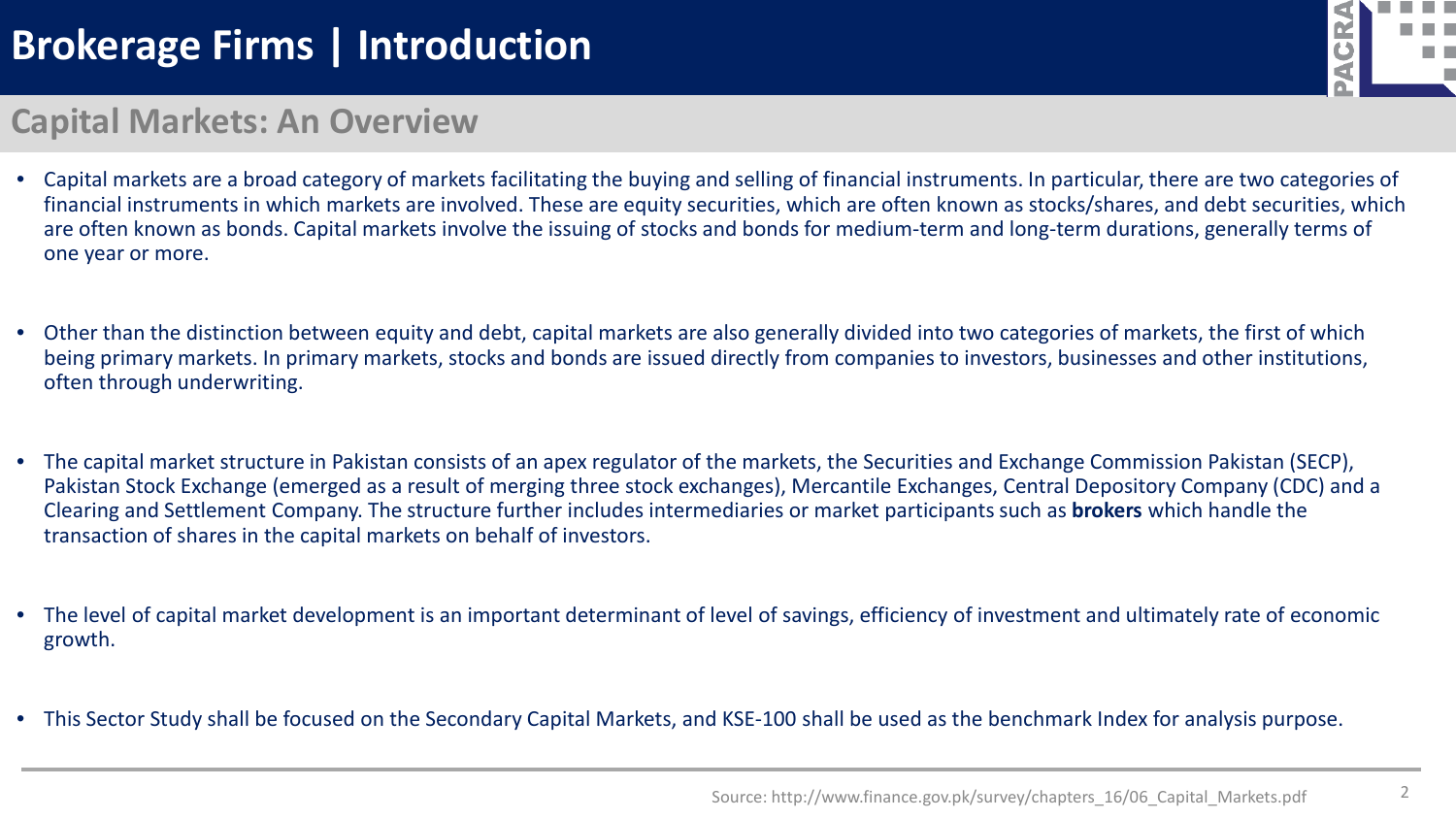

### **Pakistan Stock Exchange (PSX) | Products**

#### • **Equity**

- **Ready Market**: In this market segment, stocks of all companies listed are traded. Transactions are settled in two days (T+2).
- **Small & Medium Enterprise Market**: Shares of companies with post-issue paid-up capital between PKR25mln and PKR200mln are traded. Target investors for this segment include Qualified Institutional Buyers (QIBs) and High Net Worth Individuals (HNWI).
- **Odd lot Market**: In this market segment, investors can trade in securities in lots which are less than normal/regular lots (500 shares). The minimum number of shares that can be traded is 1. Settlement takes place in T+2 days.
- **Square Up Market**: In this market segment, if a Clearing Member (CM) fails to deliver sold securities, then the failed deliveries are squared up in the Square-up Market.
- **Real Estate Investment Trust (REIT)**: REIT is a fund based trust that owns income-producing real estate, buys real estate, develops, manage/ operates and sells real estate assets. REITs are modelled after mutual funds where all taxable income is paid out as dividends to shareholders.
- **Negotiated Deals**: Here negotiated deals are conducted outside the Exchange Trading Systems and are reported through the interface provided by the Exchange. These transactions are conducted between brokers.

#### • **Fixed Income**

- **Corporate Debt Instruments**: These include Term Finance Certificates (TFCs), SUKUK Certificates, Registered Bonds, Corporate Bonds etc., and all kinds of debt instruments issued by any Pakistani company or corporation registered in Pakistan.
- **Government Debt Instruments**: These are debt instruments issued by the Government of Pakistan. These include PIBs, Treasury Bills, National Savings Bonds, and Islamic Ijarah Sukuks.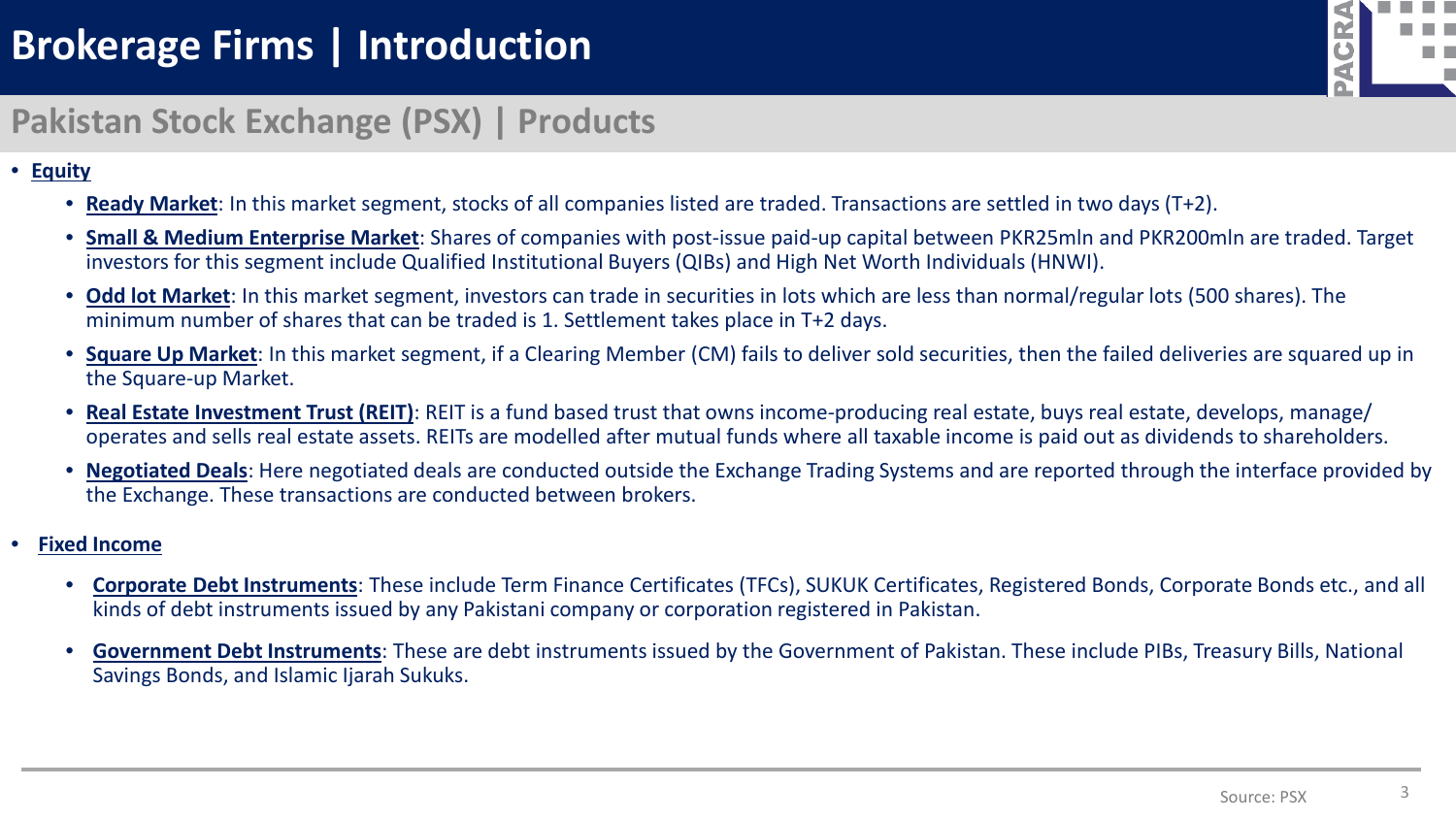## **Brokerage Firms | Introduction**

### **PSX Products**



- **Derivatives**
	- **Deliverable Futures Contract (DFC)**: DFCs are forward contracts to buy or sell a certain underlying instrument with actual delivery of the said instrument occurring. The minimum lot for purchasing these shares is 500 shares. Settlement takes place 30 days after the contract is purchased.
	- **Single Stock Cash Settled Futures (CSF)**: Single Cash Settled Futures are standardized contracts to buy/sell single stock futures to be settled in cash, where the result of the trade is the cash difference between the buying and selling price. Settlement occurs purely on cash basis. Settlement can occur 30, 60, & 90 days after the contract is purchased.
	- **Stock Index Futures Contract (SIFC)**: SIFC is an agreement to buy or sell a standardized value of a stock index (basket of shares) on a future date at a specified price. SIFC gives opportunity to investors to trade in entire stock market by buying index futures instead of buying individual securities with the efficiency of mutual funds. Currently 90 days SIFCs are available at PSX.
- **Exchange Traded Funds (ETFs)**: ETF is a pooled investment vehicle with units that can be bought or sold on the Stock Exchange at a market-determined price. Similar to mutual funds units, ETF owns the underlying assets (stocks or bonds) and offers investors a proportionate share in a pool of stocks, bonds, and other assets. ETFs are new to Pakistan and were first introduced in March 2020. There are currently four ETFs available to investors on the PSX.
- **Margin Trading System (MTS)**: In MTS (Margin Trading System), an investor can buy MTS eligible securities having a part percentage of funds available of the total value of MTS eligible securities bought. An investor may buy a number of MTS eligible securities while having only a fixed percentage of funds available. The remaining amount is financed or leveraged by the Brokerage firm.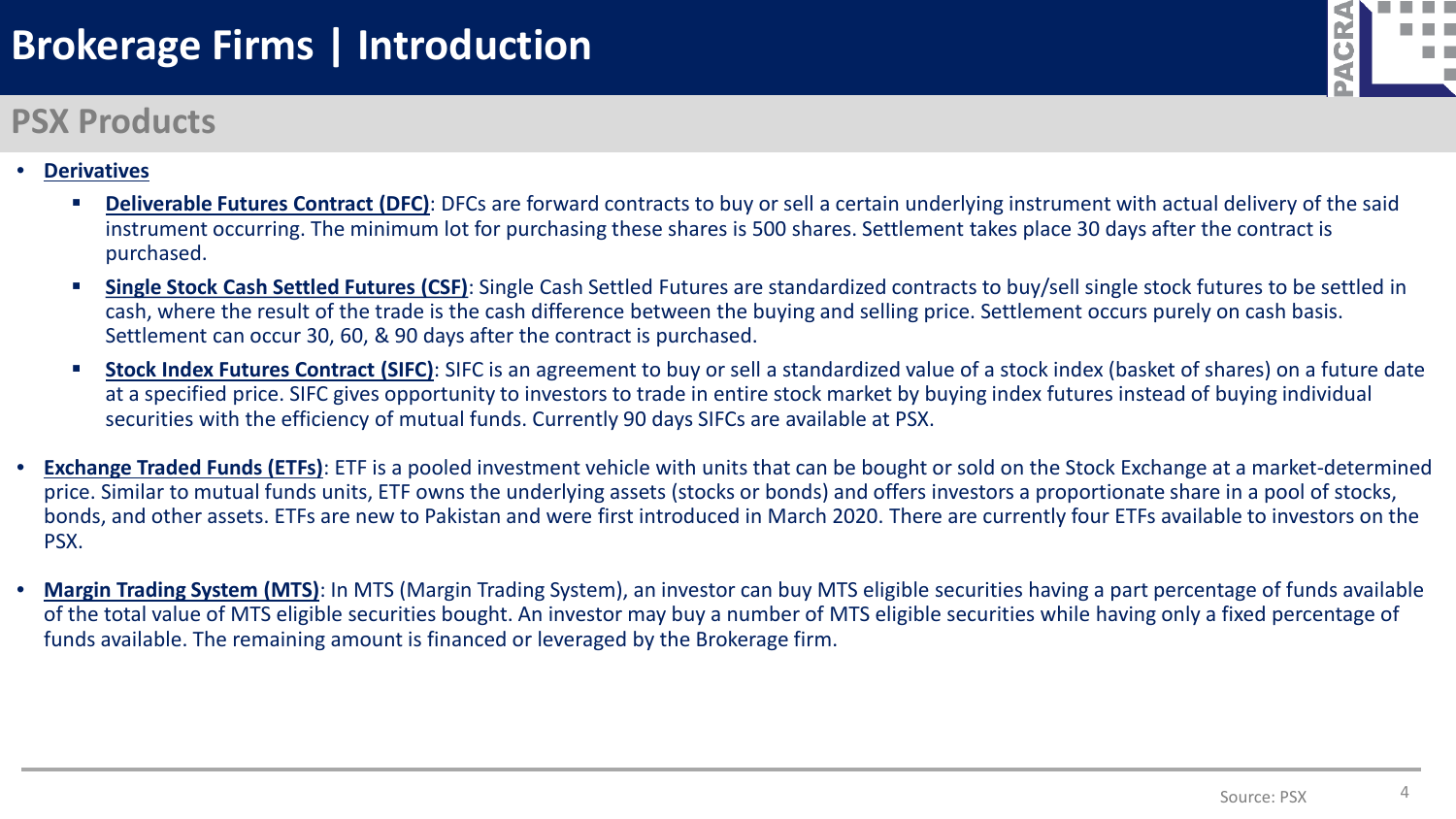

#### **Overview**

- The table shows some of the largest stock exchanges in the world in terms of market capitalization along with their recent performance. The top 10 exchanges combined represent approximately ~80.0% of total global market capitalization.
- During Dec-21, most of the major indices experienced positive returns. The highest return was earned by the Euro Stoxx 50 Index of ~5.8%
- Moreover, CY21 was also a period of positive return for most indices as major economies recovered from the COVID-19 pandemic. The highest return during CY21 was earned by the Tadawul All Share Index of the Saudi Stock Exchange, ~28.8%.

| <b>Stock Exchange</b>            | <b>Market</b><br><b>Capitalization</b><br>(USD Trn)<br>$[Oct-21]$ | <b>Index</b>             | 1 Month<br><b>Performance</b><br>$(Dec-21)$ | 12 Month<br><b>Performance</b><br>(Jan-21 to Dec-21) |
|----------------------------------|-------------------------------------------------------------------|--------------------------|---------------------------------------------|------------------------------------------------------|
| New York Stock Exchange          | 28.2                                                              | <b>S&amp;P 500</b>       | 4.4%                                        | 26.9%                                                |
| Nasdaq                           | 24.1                                                              | Nasdaq                   | 0.7%                                        | 21.5%                                                |
| Shanghai Stock Exchange          | 7.8                                                               | Shanghai Composite       | 2.1%                                        | 5.9%                                                 |
| Euronext                         | 7.4                                                               | Euro Stoxx 50            | 5.8%                                        | 21.0%                                                |
| Tokyo Stock Exchange             | 6.7                                                               | Nikkei 225               | 3.5%                                        | 4.9%                                                 |
| Hong Kong Exchange               | 5.8                                                               | Hang Seng                | $-0.3%$                                     | $-14.1%$                                             |
| <b>Shenzhen Stock Exchange</b>   | 5.8                                                               | <b>SZSE Component</b>    | 0.4%                                        | 2.7%                                                 |
| London Stock Exchange            | 3.8                                                               | <b>FTSE 100</b>          | 4.6%                                        | 14.3%                                                |
| <b>Bombay Stock Exchange</b>     | 3.5                                                               | <b>SENSEX</b>            | 2.1%                                        | 22.0%                                                |
| National Stock Exchange of India | 3.4                                                               | NIFTY <sub>50</sub>      | 2.2%                                        | 24.1%                                                |
| Saudi Stock Exchange             | 2.8                                                               | <b>Tadawul All Share</b> | 4.8%                                        | 28.8%                                                |
| Pakistan Stock Exchange          | 0.1                                                               | <b>KSE 100</b>           | $-1.1%$                                     | 1.9%                                                 |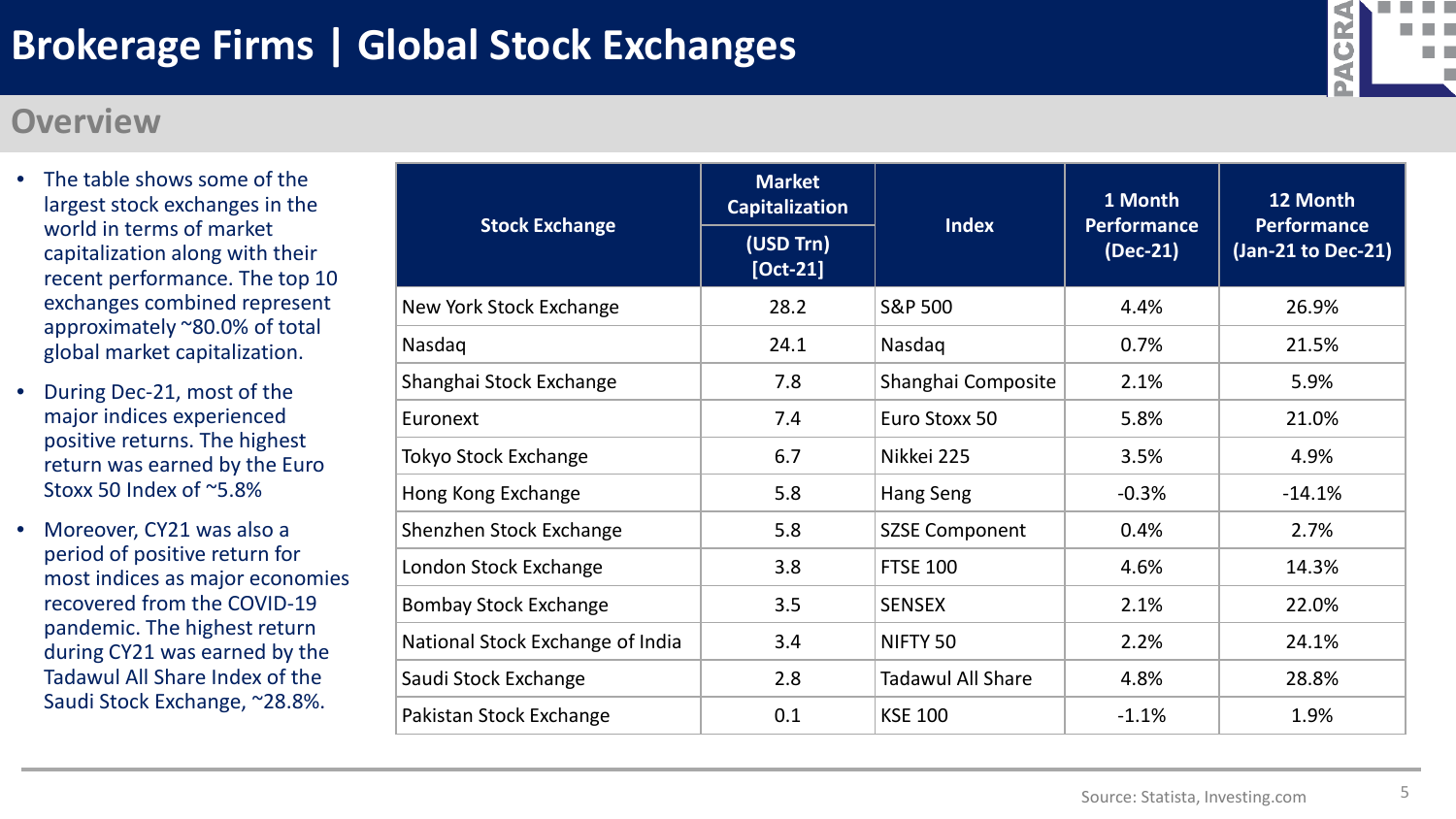# **Brokerage Firms | Global Stock Exchanges**



#### **S&P 500 | Sectoral Composition**

- The S&P 500 index is dominated by the information technology sector which occupies ~24% of the total market.
- This is due to the presence of companies such as Apple, Microsoft and Amazon, whose individual market capitalizations have crossed the trillion dollar mark.

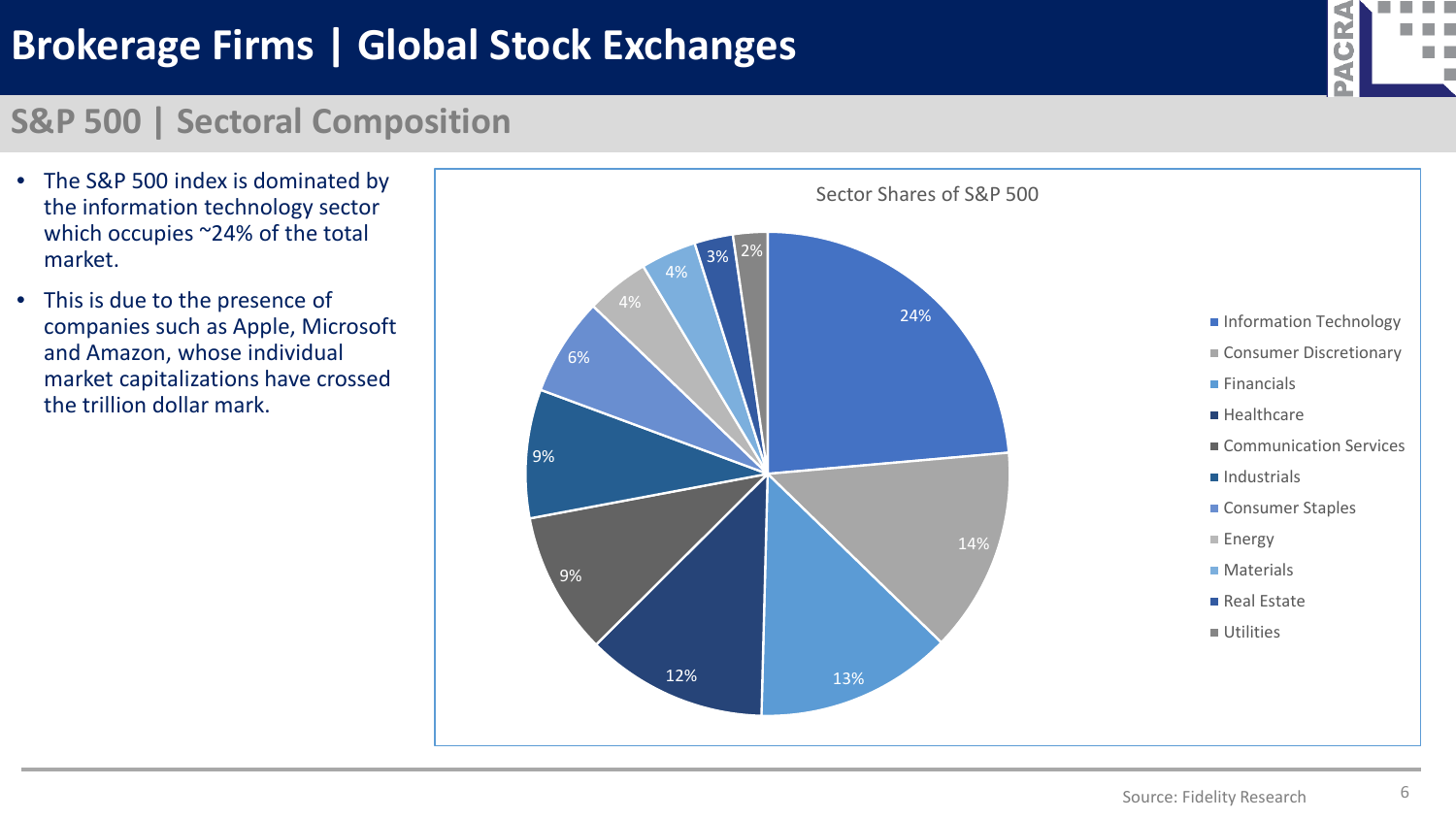# **Brokerage Firms | Global Market**

### **Regional Comparison | INDIA**

- The Securities and Exchange Board of India (SEBI) is the regulatory body which oversees brokerages in the country. The Securities and Exchange Board of India (Stock Brokers and Sub-Brokers) Regulations, 1992 is the legislation which regulates the brokerage industry.
- The regulation defines 3 categories of brokers, trading members, selfclearing members and clearing members. These correspond with the categories introduced in Pakistan through the new broker regime.
- The regulation also defines a sub-broker as 'any person not being a member of stock exchange who acts on behalf of a stock broker as an agent or otherwise for assisting the investors in buying, selling or dealing in securities through such stock brokers'.
- The base minimum capital requirement for stock brokers is INR 1mln, while for self-clearing members is INR 10mln and for trading plus clearing members the minimum capital requirement is INR 25mln.





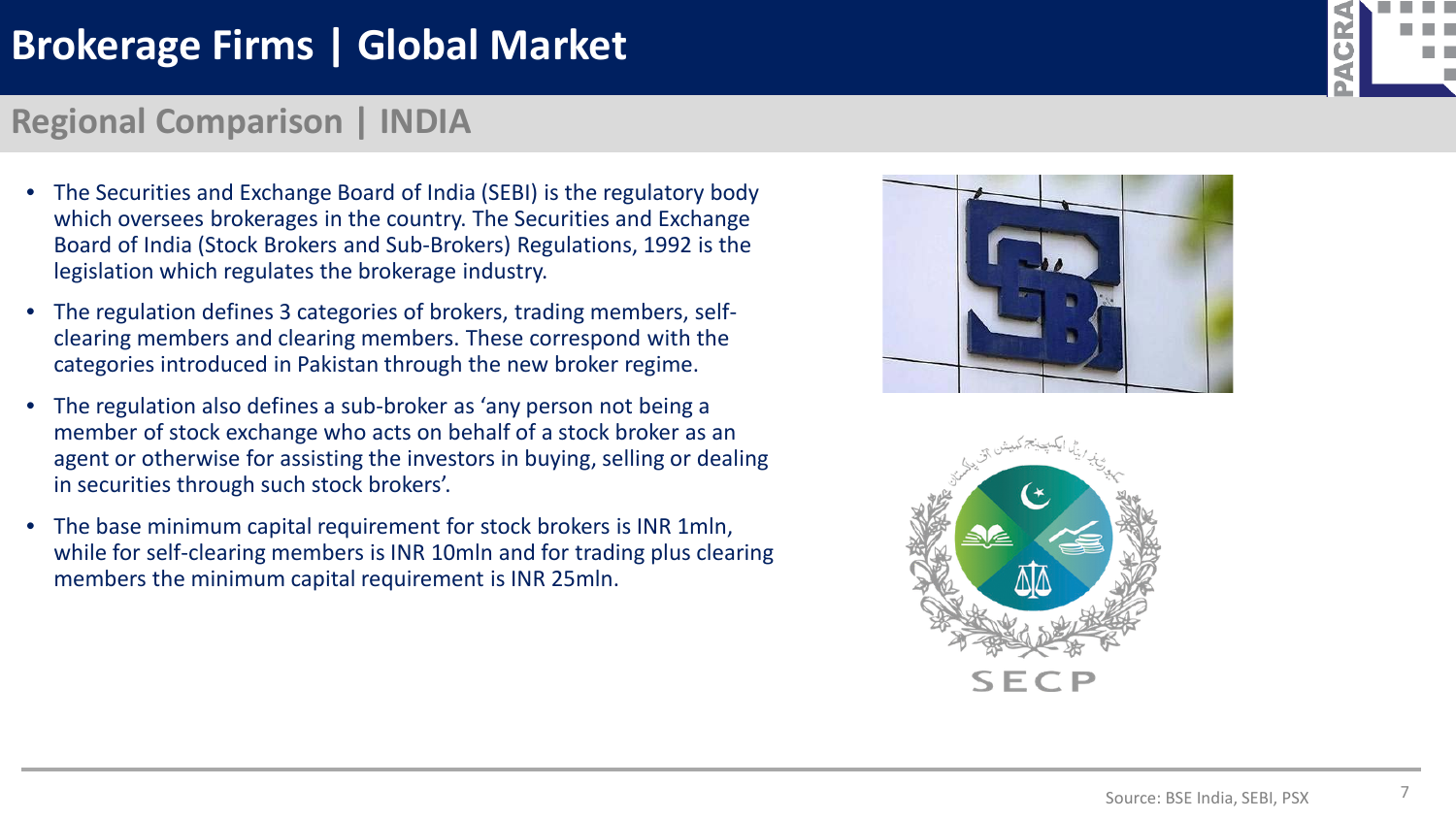# **Brokerage Firms | Global Indices**

### **Index Performance Comparison**

- The performance of Global Stock Indices has remained volatile during CY21, with overall economic recovery witnessed in most economies. However, multiple waves of the pandemic along with COVID-19 variants continued to create uncertainty.
- During CY21, the S&P 500 Index had the highest overall return of ~26.9% with average monthly return of ~2.2%. The BSE Sensex Index observed a total return of ~22.0% during the same period.
- Meanwhile, the KSE-100 had an overall return of ~1.9% in CY21 and the SSE Composite had overall returns of ~5.9% during the period.



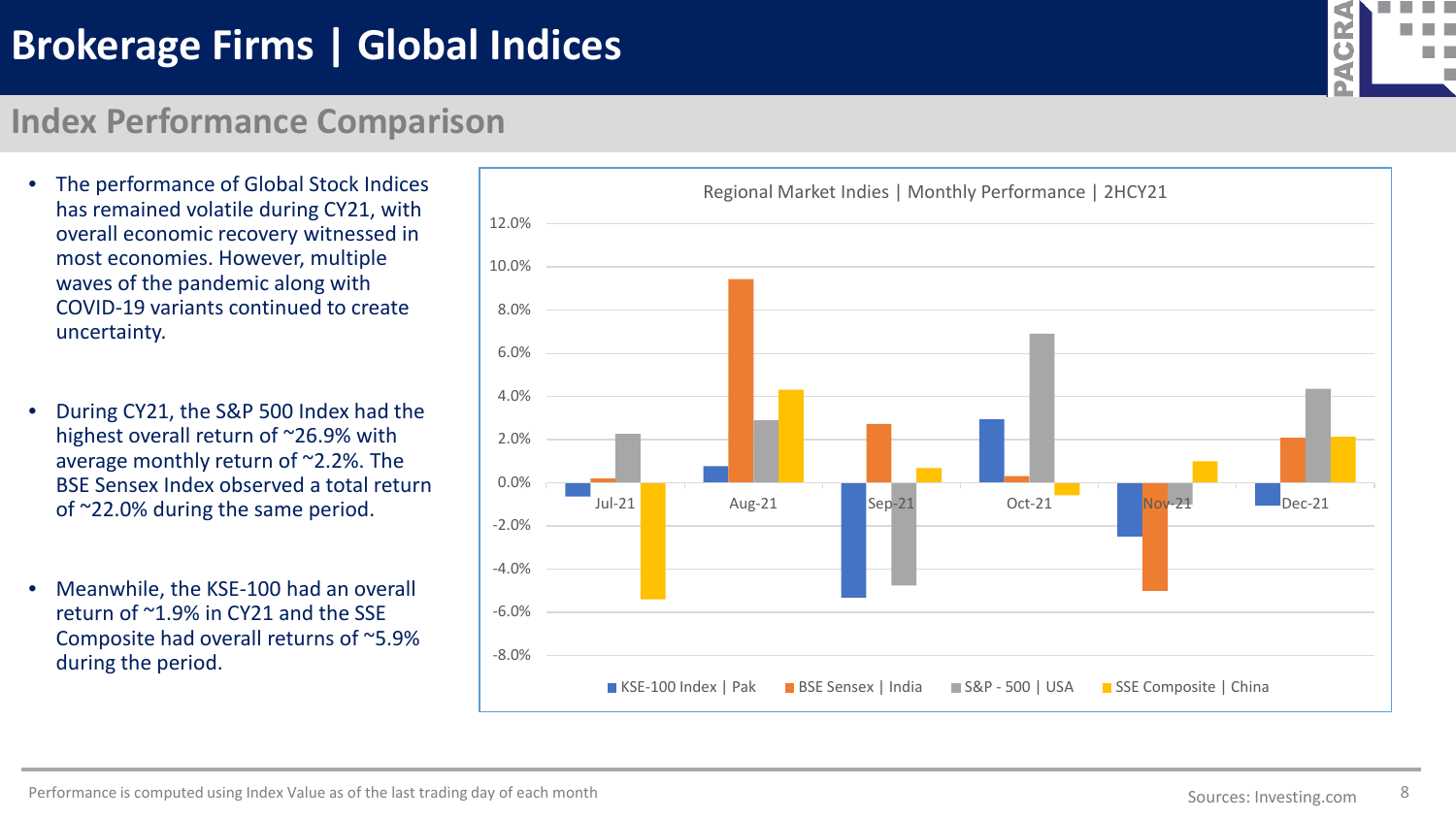

### **MSCI Classifications**

- The adjacent table shows the MSCI categorization of various international equity markets into developed, emerging and frontier markets.
- Pakistan was recently downgraded from the Emerging Markets Index, where it occupied a weight of 0.02%, to the Frontier Markets Index.
- Three Pakistani securities have been added to the Frontier Markets Index with a total weight of 1.25%
- The MSCI statement regarding downgrading said "Although the Pakistani equity market meets the requirements for market accessibility under the classification framework for emerging markets, it no longer meets the standards for size and liquidity."

|                 | <b>Developed Markets</b> |                |                 | <b>Emerging Markets</b>         |             |                        | <b>Frontier Markets</b> |            |  |  |
|-----------------|--------------------------|----------------|-----------------|---------------------------------|-------------|------------------------|-------------------------|------------|--|--|
| <b>Americas</b> | Europe &<br>Middle East  | <b>Pacific</b> | <b>Americas</b> | Europe, Middle<br>East & Africa | Asia        | Europe &<br><b>CIS</b> | Middle East<br>& Africa | Asia       |  |  |
| Canada          | Austria                  | Australia      | Argentina       | Czech Republic                  | China       | Croatia                | Kenya                   | Bangladesh |  |  |
| United          | <b>Belgium</b>           | Hong Kong      | <b>Brazil</b>   | Egypt                           | India       | Estonia                | <b>Mauritius</b>        | Sri Lanka  |  |  |
| <b>States</b>   | <b>Denmark</b>           | Japan          | Chile           | Greece                          | Indonesia   | Iceland                | Morocco                 | Vietnam    |  |  |
|                 | Finland                  | <b>New</b>     | Colombia        | <b>Hungary</b>                  | Korea       | Lithuania              | Nigeria                 | Pakistan   |  |  |
|                 | France                   | Zealand        | Mexico          | Kuwait                          | Malaysia    | Kazakhstan             | <b>Tunisia</b>          |            |  |  |
|                 | Germany                  | Singapore      | Peru            | Poland                          | Philippines | Romania                | WAEMU*                  |            |  |  |
|                 | Ireland                  |                |                 | Qatar                           | Taiwan      | Serbia                 | <b>Bahrain</b>          |            |  |  |
|                 | <b>Israel</b>            |                |                 | Russia                          | Thailand    | Slovenia               | Jordan                  |            |  |  |
|                 | Italy                    |                |                 | Saudi Arabia                    |             |                        | Oman                    |            |  |  |
|                 | <b>Netherlands</b>       |                |                 | South Africa                    |             |                        |                         |            |  |  |
|                 | Norway                   |                |                 | Turkey                          |             |                        |                         |            |  |  |
|                 | Portugal                 |                |                 | <b>United Arab</b>              |             |                        |                         |            |  |  |
|                 | Spain                    |                |                 | Emirates                        |             |                        |                         |            |  |  |
|                 | Sweden                   |                |                 |                                 |             |                        |                         |            |  |  |
|                 | Switzerland              |                |                 |                                 |             |                        |                         |            |  |  |
|                 | United                   |                |                 |                                 |             |                        |                         |            |  |  |
|                 | Kingdom                  |                |                 |                                 |             |                        |                         |            |  |  |
|                 |                          |                |                 |                                 |             |                        |                         |            |  |  |
|                 |                          |                |                 |                                 |             |                        |                         |            |  |  |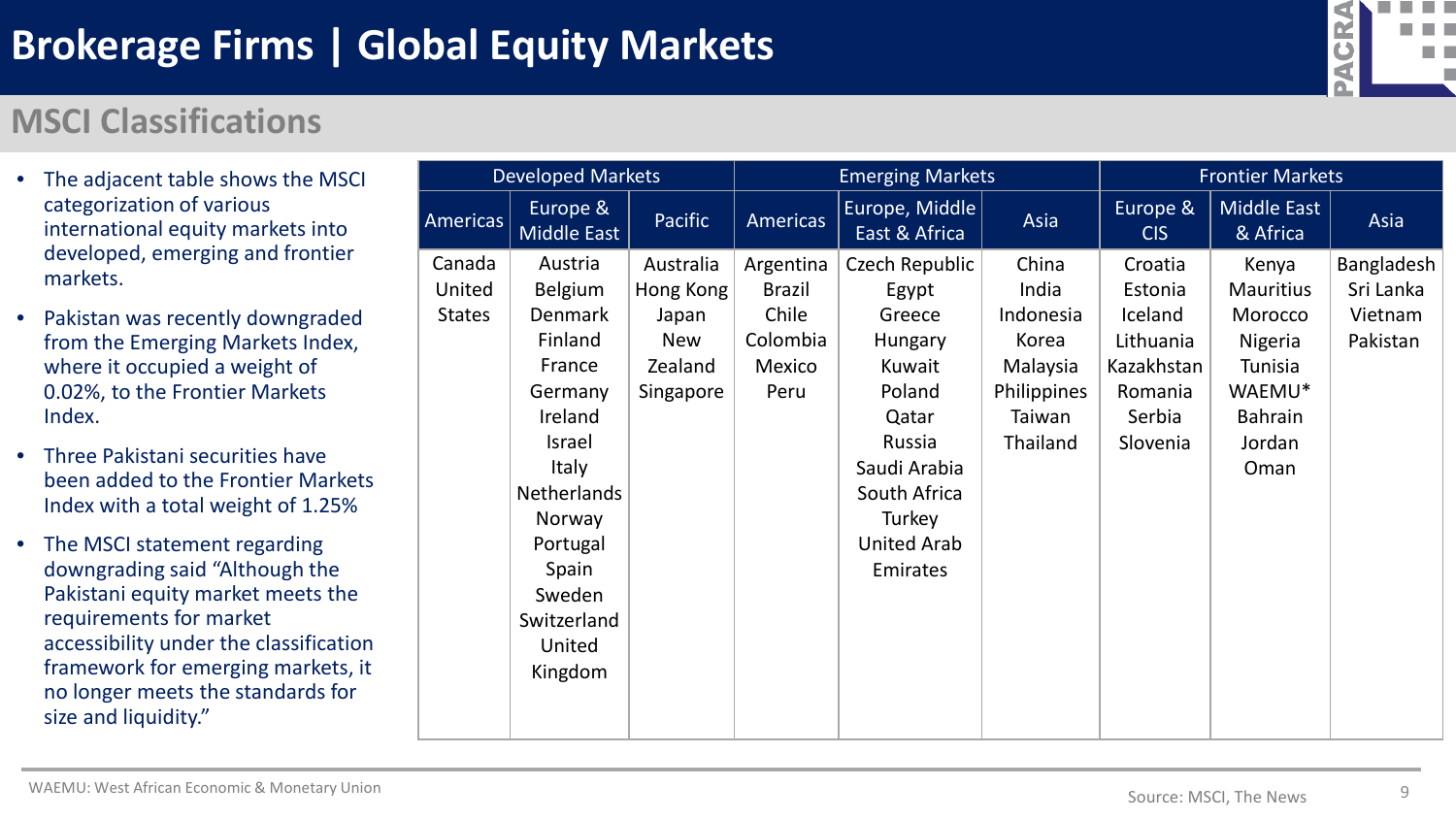#### **Overview**



- A broker or brokerage firm acts as an intermediary by matching a customer's buy order with a third party's sell order or vice versa.
- Brokerage firms receive compensation through a commission or fees that is charged once the transaction has been successfully completed. This amount may be paid by the customer or the exchange.
- It is common for brokerage firms to offer a variety of other services to their customers which include money management, tax advice and financial consultation. They also provide up-to-date stock quotes, research regarding economic environment and market analysis.
- There are currently ~200 brokerage firms licensed by the Securities and Exchange Commission of Pakistan (SECP). Out of these ~23 brokerage firms have Entity Ratings while ~37 have Broker Management Ratings and ~17 have Broker Fiduciary Ratings.



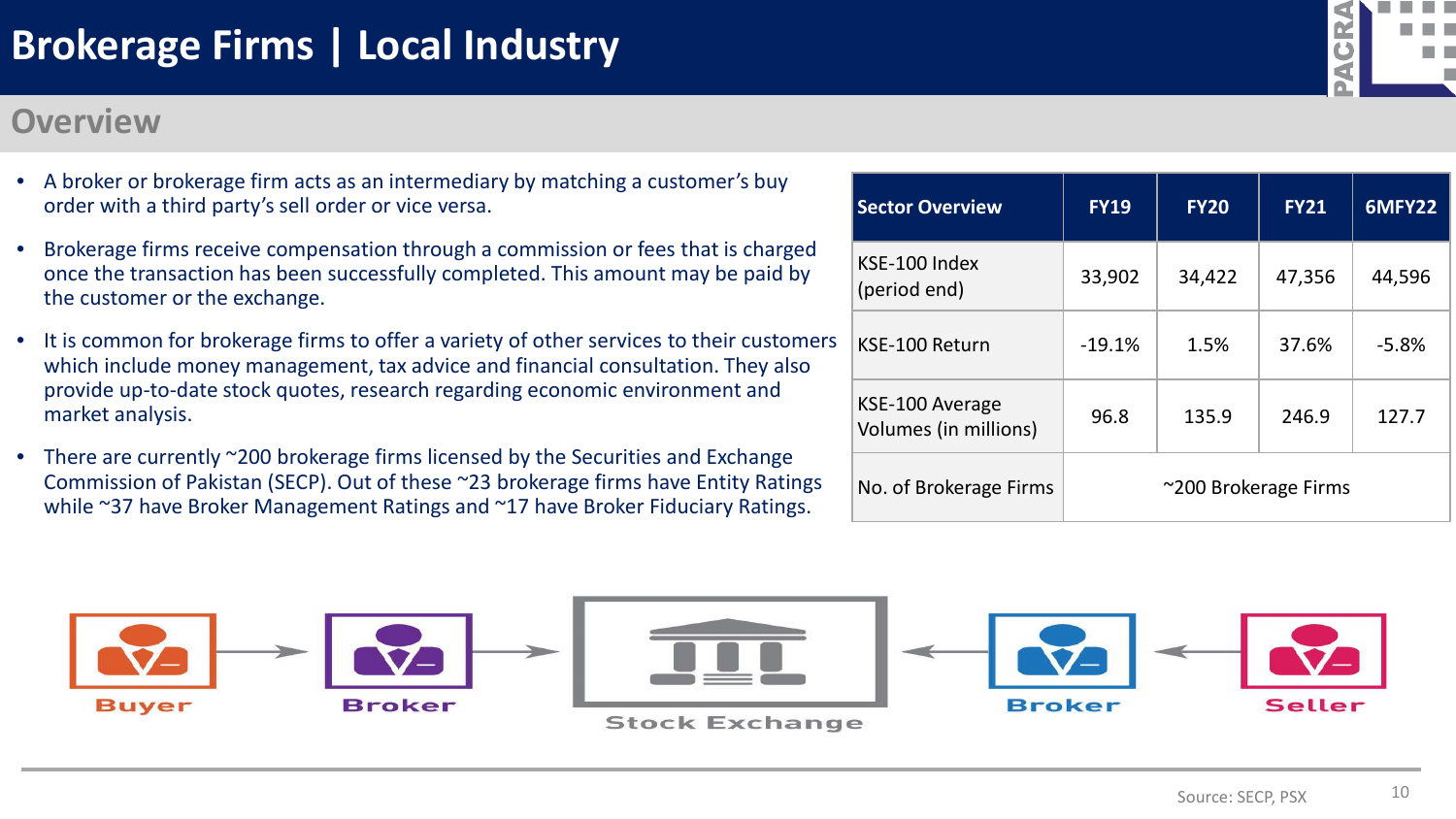• Pakistan's real GDP grew by ~3.9% in FY21 and stood at PKR~13,036bln as

• The top 5 sectors in terms of contribution to GDP are (i) Wholesale &

#### **GDP Break Up**

compared to PKR~12,532bln in FY20.



|                                                                    | d    |
|--------------------------------------------------------------------|------|
|                                                                    |      |
| <b>FY21 Sector Wise GDP Break-Up (%)</b>                           |      |
| Crops                                                              | 6.9  |
| Livestock                                                          | 11.5 |
| Forestry                                                           | 0.4  |
| <b>Fishing</b>                                                     | 0.4  |
| <b>Total Agricultural Sector</b>                                   | 19.2 |
|                                                                    |      |
| Mining and Quarrying                                               | 2.4  |
| Large Scale Manufacturing                                          | 9.7  |
| <b>Small Scale Manufacturing</b>                                   | 2.1  |
| Slaughtering                                                       | 0.9  |
| Electricity Generation + Distribution & Gas<br><b>Distribution</b> | 1.4  |
| Construction                                                       | 2.6  |
| <b>Total Industrial Sector</b>                                     | 19.1 |
|                                                                    |      |
| Wholesale & Retail Trade                                           | 18.8 |
| Transport, Storage & Communication                                 | 12.2 |
| Finance & Insurance                                                | 3.7  |
| <b>Housing Services</b>                                            | 7.0  |
| <b>General Government Services</b>                                 | 8.2  |
| <b>Other Private Services</b>                                      | 11.8 |

Livestock Forestry

**The Co**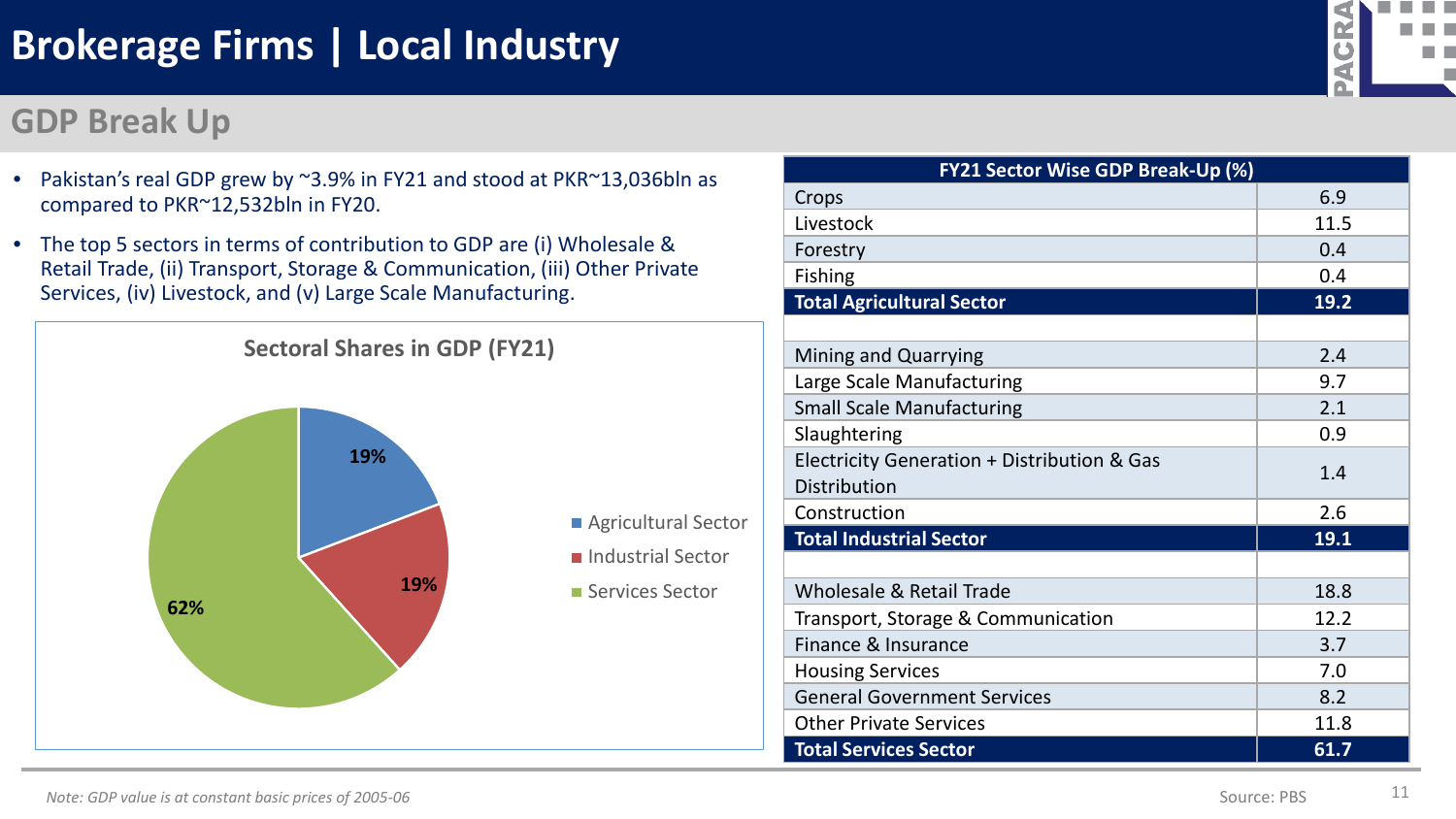

#### **Macro Economic Indicators**

|                                           | <b>FY11</b> | <b>FY12</b> | <b>FY13</b> | <b>FY14</b> | <b>FY15</b> | <b>FY16</b> | <b>FY17</b> | <b>FY18</b> | <b>FY19</b> | <b>FY20</b> | <b>FY21</b> | <b>6MFY22</b> |
|-------------------------------------------|-------------|-------------|-------------|-------------|-------------|-------------|-------------|-------------|-------------|-------------|-------------|---------------|
| <b>Average Inflation Rate (CPI)</b>       | 11.9%       | 11.0%       | 7.4%        | 8.6%        | 4.5%        | 2.9%        | 4.2%        | 3.9%        | 7.3%        | 10.7%       | 8.9%        | 9.8%          |
| <b>Average KIBOR</b>                      | 13.5%       | 12.3%       | 9.8%        | 9.9%        | 8.9%        | 6.5%        | 6.1%        | 6.4%        | 10.4%       | 12.0%       | 7.4%        | 8.7%          |
| <b>Monetary Policy Rate (MPR)</b>         | 13.7%       | 12.4%       | 9.9%        | 9.8%        | 8.8%        | 6.0%        | 5.8%        | 6.0%        | 9.7%        | 11.8%       | 7.0%        | 7.6%          |
| <b>PKRV</b>                               | 13.0%       | 11.9%       | 9.6%        | 9.8%        | 8.7%        | 6.3%        | 6.0%        | 6.3%        | 10.2%       | 11.8%       | 7.3%        | 8.6%          |
| <b>Average Exchange Rate</b><br>(PKR/USD) | 86.3        | 89.2        | 96.8        | 102.8       | 101.5       | 104.4       | 104.8       | 110.1       | 136.5       | 158.4       | 160.5       | 169.3         |
|                                           |             |             |             |             |             |             |             |             |             |             |             |               |
| (USD mln)                                 | <b>FY11</b> | <b>FY12</b> | <b>FY13</b> | <b>FY14</b> | <b>FY15</b> | <b>FY16</b> | <b>FY17</b> | <b>FY18</b> | <b>FY19</b> | <b>FY20</b> | <b>FY21</b> | <b>6MFY22</b> |
| <b>Current Account Balance</b>            | 214         | $-4,658$    | $-2,496$    | $-3,130$    | $-2,815$    | $-4,961$    | $-12,270$   | $-19,195$   | $-13,434$   | $-2,970$    | $-1,852$    | $-7,089*$     |
| <b>Exports</b>                            | 25,369      | 24,718      | 24,802      | 25,078      | 24,090      | 21,972      | 22,003      | 24,768      | 24,257      | 22,536      | 25,630      | 15,070        |
| <b>Imports</b>                            | 35,796      | 40,370      | 40,157      | 41,668      | 41,357      | 41,118      | 48,001      | 55,671      | 51,869      | 43,645      | 53,785      | 37,498        |
| <b>Trade Balance</b>                      | $-10,427$   | $-15,652$   | $-15,355$   | $-16,590$   | $-17,267$   | $-19,146$   | $-25,998$   | $-30,903$   | $-27,612$   | $-21,109$   | $-28,155$   | $-22,428$     |
| <b>Foreign Exchange Reserve</b>           | 18,244      | 15,289      | 11,020      | 14,141      | 18,699      | 23,099      | 21,403      | 16,384      | 14,482      | 18,886      | 24,398      | 24,019        |

*\* Current Account Balance is for 5MFY22*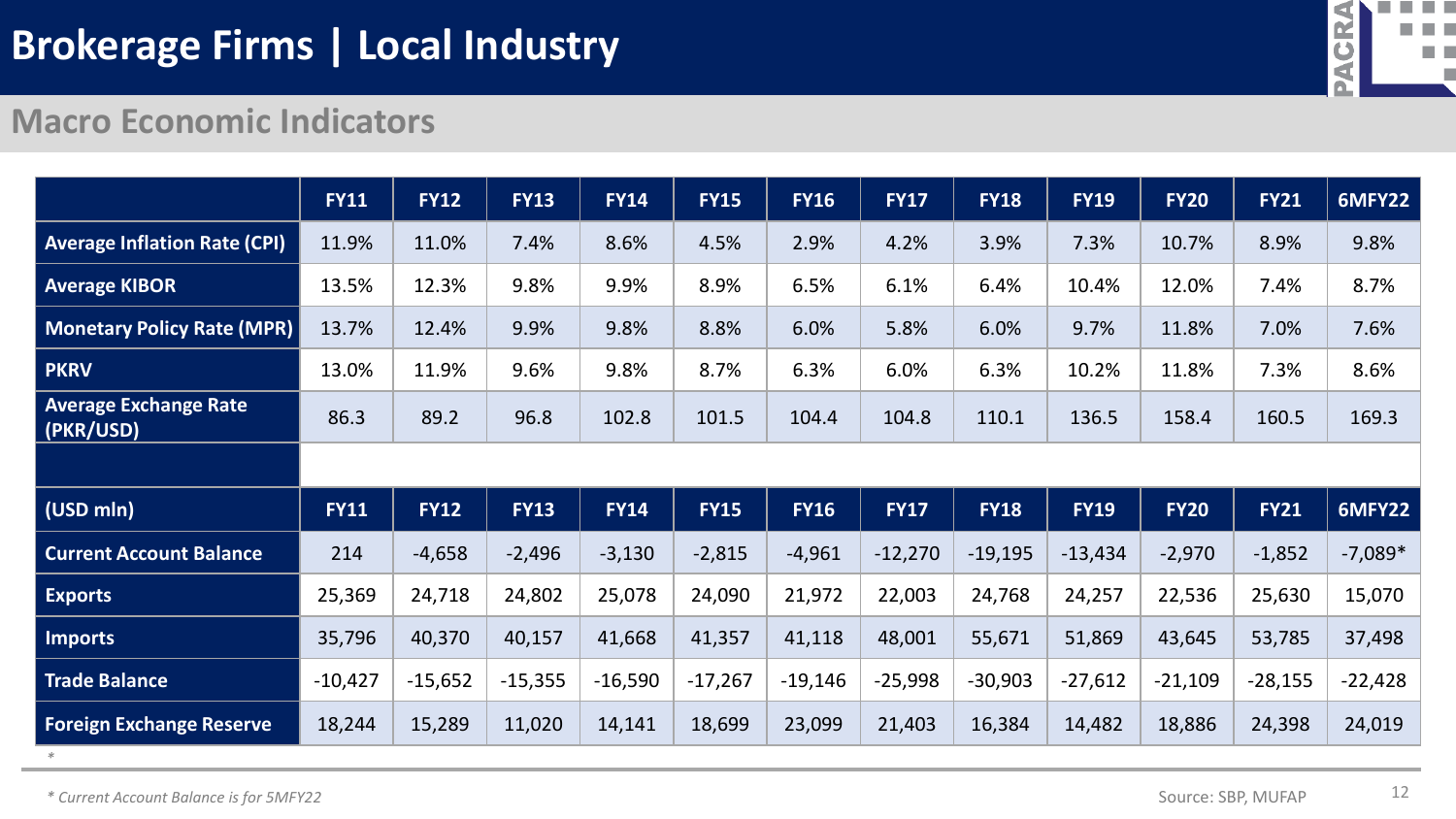

#### **Macro Economic Indicators | Monthly**

|                                           | <b>Jan-21</b> | <b>Feb-21</b> | <b>Mar-21</b> | <b>Apr-21</b> | $May-21$                     | <b>Jun-21</b> | <b>Jul-21</b> | <b>Aug-21</b> | $Sep-21$      | <b>Oct-21</b> | <b>Nov-21</b> | <b>Dec-21</b> |
|-------------------------------------------|---------------|---------------|---------------|---------------|------------------------------|---------------|---------------|---------------|---------------|---------------|---------------|---------------|
| <b>Average Inflation Rate (CPI)</b>       | 5.7%          | 8.7%          | 9.1%          | 11.1%         | 10.9%                        | 9.7%          | 8.4%          | 8.4%          | 9.0%          | 9.2%          | 11.5%         | 12.3%         |
| <b>Average KIBOR</b>                      | 7.4%          | 7.6%          | 7.8%          | 7.8%          | 7.7%                         | 7.7%          | 7.6%          | 7.6%          | 7.8%          | 8.5%          | 9.4%          | 11.3%         |
| <b>Monetary Policy Rate (MPR)</b>         | 7.0%          | 7.0%          | 7.0%          | 7.0%          | 7.0%                         | 7.0%          | 7.0%          | 7.0%          | 7.3%          | 7.3%          | 7.8%          | 9.4%          |
| <b>PKRV</b>                               | 7.2%          | 7.4%          | 7.7%          | 7.6%          | 7.6%                         | 7.5%          | 7.5%          | 7.4%          | 7.7%          | 8.4%          | 9.3%          | 11.1%         |
| <b>Average Exchange Rate</b><br>(PKR/USD) | 160.4         | 159.3         | 156.1         | 153.3         | 153.6                        | 156.5         | 159.9         | 164.5         | 168.5         | 172.0         | 173.6         | 177.5         |
|                                           |               |               |               |               |                              |               |               |               |               |               |               |               |
| (USD mln)                                 | $Jan-21$      | <b>Feb-21</b> | <b>Mar-21</b> | <b>Apr-21</b> | $\overline{\mathsf{May-21}}$ | <b>Jun-21</b> | $Jul-21$      | <b>Aug-21</b> | <b>Sep-21</b> | <b>Oct-21</b> | <b>Nov-21</b> | <b>Dec-21</b> |
| <b>Current Account Balance</b>            | $-210$        | $-31$         | $-33$         | $-200$        | $-650$                       | $-1,644$      | $-814$        | $-1,473$      | $-1,134$      | $-1,760$      | $-1,908$      |               |
| <b>Exports</b>                            | 2,097         | 2,176         | 2,610         | 2,295         | 2,129                        | 2,497         | 2,251         | 2,348         | 2,634         | 2,381         | 2,716         | 2,740         |
| <b>Imports</b>                            | 4,433         | 4,501         | 5,205         | 4,969         | 4,959                        | 6,322         | 5,399         | 5,998         | 6,053         | 6,028         | 6,423         | 7,597         |
| <b>Trade Balance</b>                      | $-2,336$      | $-2,325$      | $-2,595$      | $-2,674$      | $-2,830$                     | $-3,825$      | $-3,148$      | $-3,650$      | $-3,419$      | $-3,647$      | $-3,707$      | $-4,857$      |
| <b>Foreign Exchange Reserve</b>           | 20,149        | 20,105        | 20,604        | 22,690        | 23,273                       | 24,398        | 24,777        | 27,068        | 25,983        | 23,829        | 22,329        | 24,019        |

*\* Current Account Balance for Dec-21 was not available*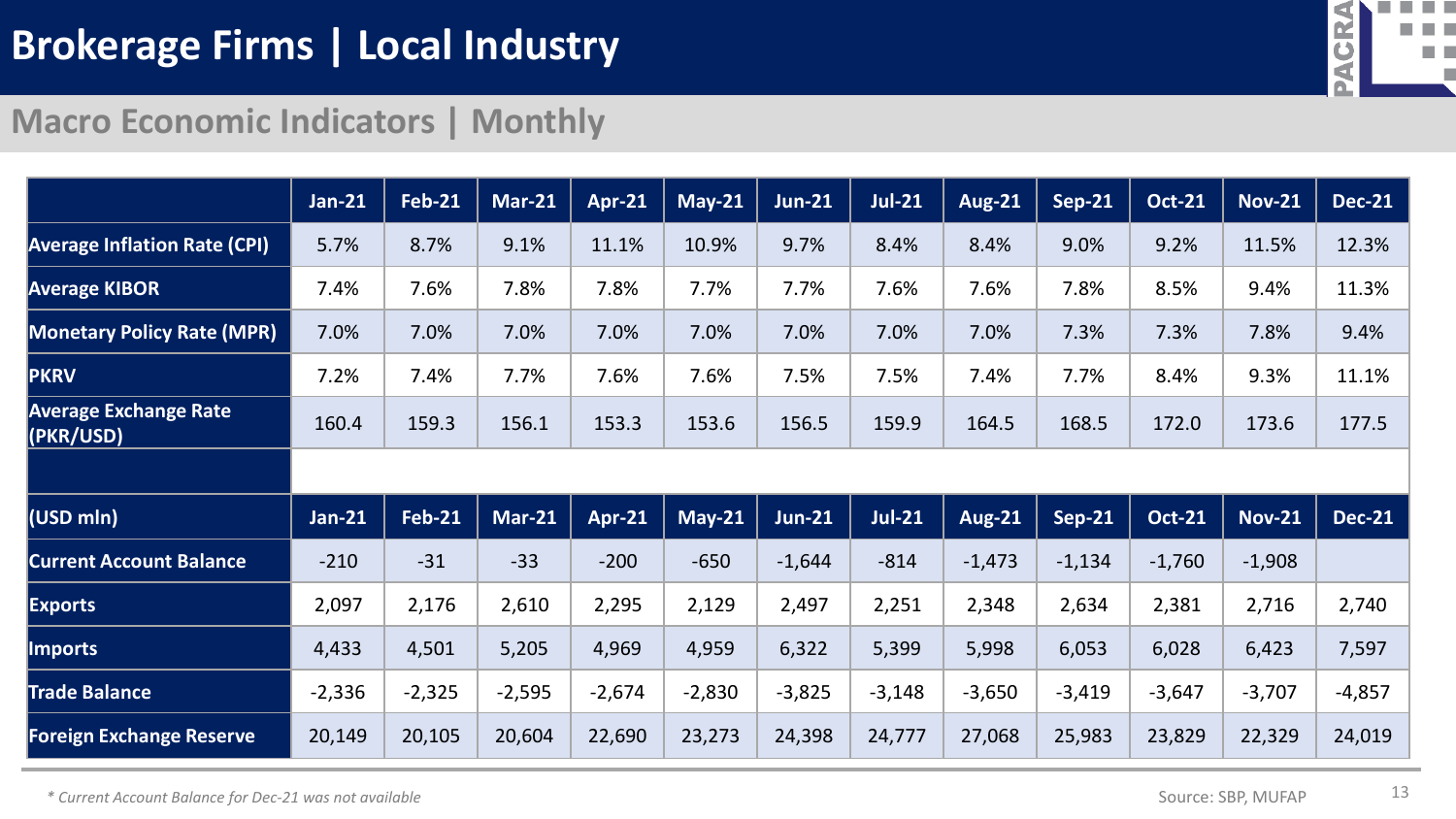

#### **KSE-100 Returns | Monthly & Annual**

| <b>KSE 100</b><br>Index | <b>FY11</b> | <b>FY12</b> | <b>FY13</b> | <b>FY14</b> | <b>FY15</b> | <b>FY16</b> | <b>FY17</b> | <b>FY18</b> | <b>FY19</b> | <b>FY20</b> | <b>FY21</b> | 6MFY22  |
|-------------------------|-------------|-------------|-------------|-------------|-------------|-------------|-------------|-------------|-------------|-------------|-------------|---------|
| Index<br>Value          | 12,496      | 13,801      | 21,006      | 29,653      | 34,399      | 37,<br>,784 | 46,565      | 41,911      | 33,902      | 34,422      | 47,356      | 44,596  |
| Returns<br>(%)          | 29.0%       | 10.4%       | 52.2%       | 41.2%       | 16.0%       | 9.8%        | 23.2%       | $-10.0%$    | $-19.1%$    | 1.5%        | 37.6%       | $-5.8%$ |

| <b>KSE 100</b><br>Index | <b>CY11</b> | <b>CY12</b> | CY13   | <b>CY14</b> | <b>CY15</b> | <b>CY16</b> | <b>CY17</b> | <b>CY18</b> | <b>CY19</b> | <b>CY20</b> | CY21   |
|-------------------------|-------------|-------------|--------|-------------|-------------|-------------|-------------|-------------|-------------|-------------|--------|
| Index Value             | 11,348      | 16,905      | 25,261 | 32,131      | 32,816      | 47,807      | 40,471      | 37,067      | 40,735      | 43,755      | 44,596 |
| Returns (%)             | $-4.0%$     | 49.0%       | 49.4%  | 27.2%       | 2.1%        | 45.7%       | $-15.3%$    | $-8.4%$     | 9.9%        | 7.4%        | 1.9%   |

| <b>KSE 100</b><br>Index | Jan-21 | <b>Feb-21</b> | $Mar-21$ | $Apr-21$ | $May-21$ | $Jun-21$ | <b>Jul-21</b> | Aug- $21$ | Sep-21  | <b>Oct-21</b> | $Nov-21$ | Dec-21  |
|-------------------------|--------|---------------|----------|----------|----------|----------|---------------|-----------|---------|---------------|----------|---------|
| Index Value             | 46,386 | 45,865        | 44,588   | 44,262   | 47,896   | 47,356   | 47,055        | 47,420    | 44,900  | 46,219        | 45,072   | 44,596  |
| Returns (%)             | 6.0%   | $-1.1%$       | $-2.8%$  | $-0.7%$  | 8.2%     | $-1.1%$  | $-0.6%$       | 0.8%      | $-5.3%$ | 2.9%          | $-2.5%$  | $-1.1%$ |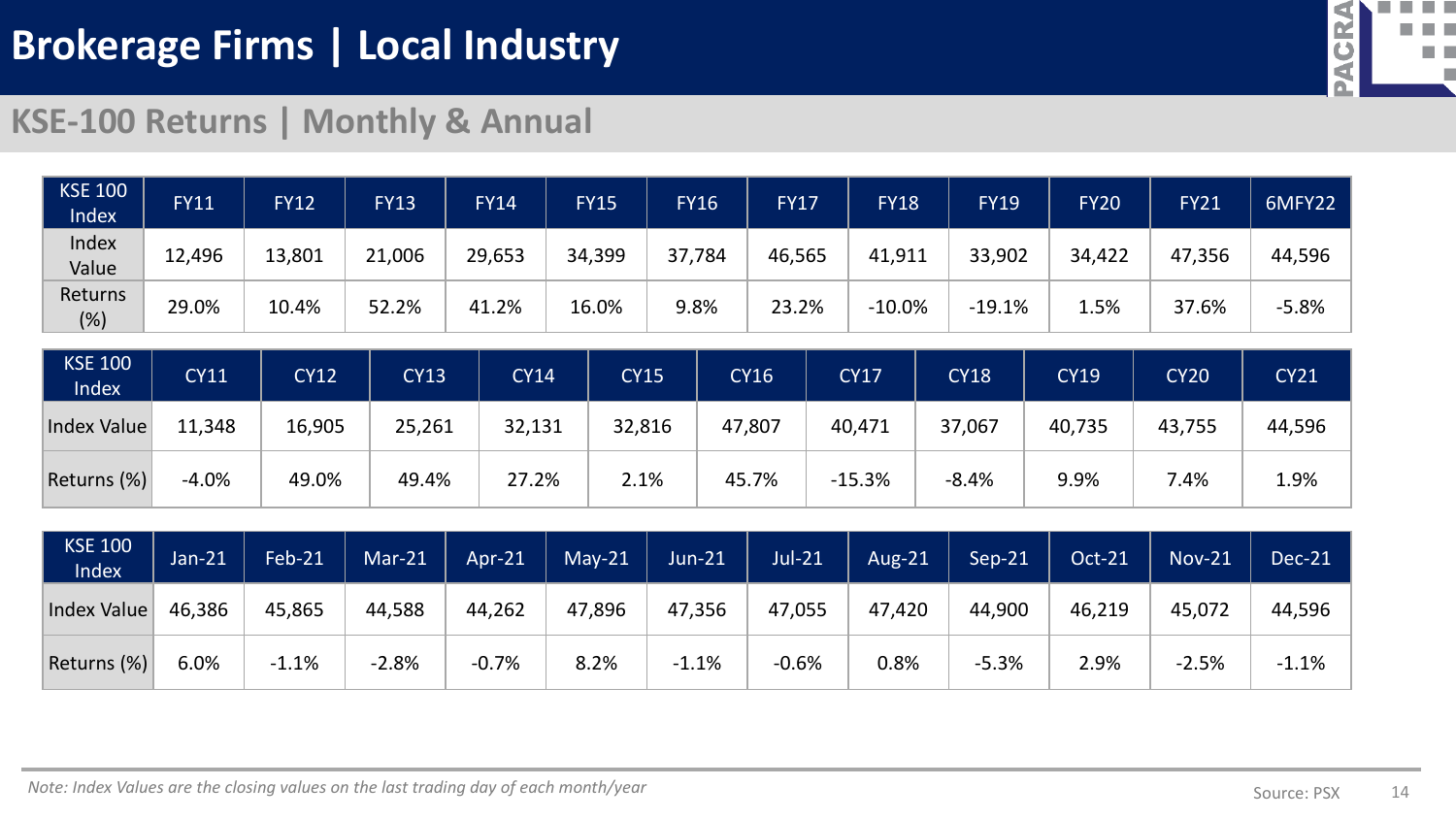

#### **MARKET VOLUMES & CAPITALIZATION**

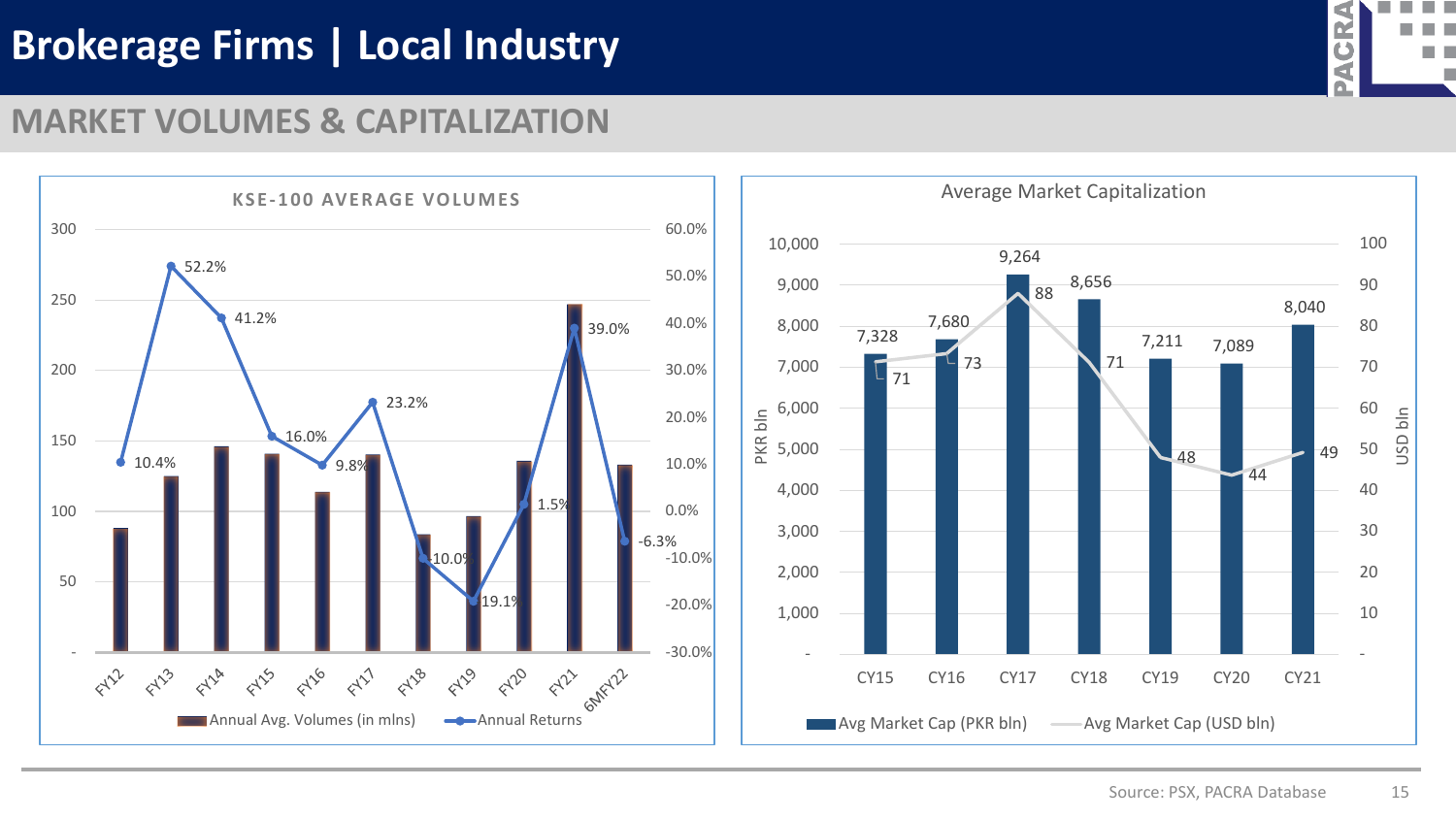

#### **Market Capitalization | Sectoral Composition**

- This data is based on market capitalization of PKR~7.6trn as on 3rd Jan, 2022.
- Energy is the largest sector with a market capitalization of PKR~1,449bln amounting to ~19.0% of the total market capitalization. The energy sector comprises of Oil & Gas Exploration & Production, Oil & Gas Marketing, Power Generation & Distribution and Refineries.
- The second largest sector is Commercial Banks with a market capitalization of PKR~1,397bln which amounts to ~18.3% of the total market capitalization.

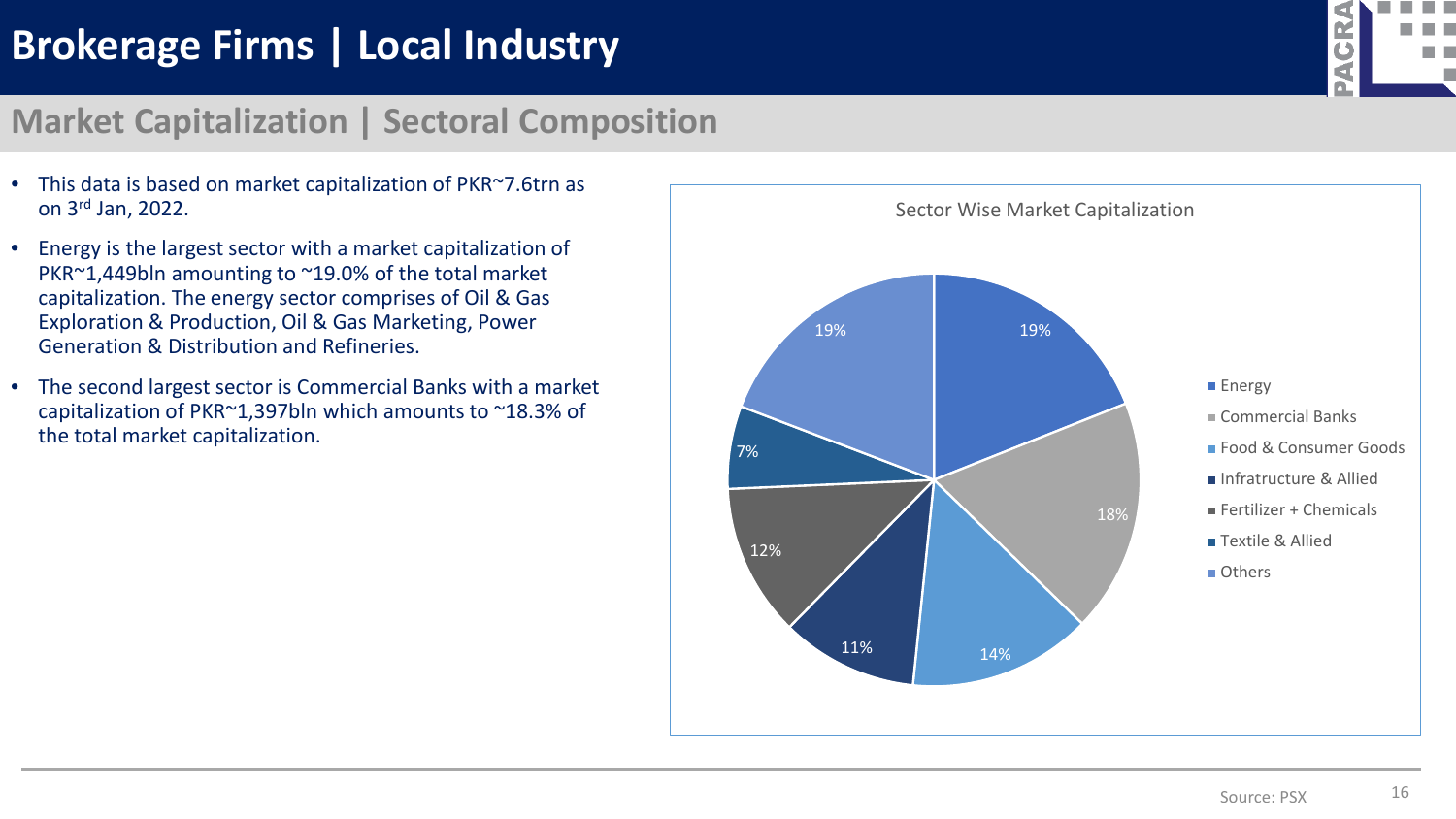#### **Fee Income**

- With effect from 14<sup>th</sup> Oct, 2019, PSX vide Notice No. PSX/N-1258 dated 9<sup>th</sup> October, 2019 issued a notification regarding implementation of standard range/scale of brokerage commission.
- According to the notice, the commission range of 3 paisa per share or 0.15% of the transaction value (whichever is higher) up to 2.5% of the transaction value is prescribed.
- The decision was taken in light of the fact that some brokerage houses were charging nominal or zero commission rates, which was adversely affecting market competitiveness and creating a disadvantage for market participants in the form of disparity in service standards.
- As the decision has ensured a minimum commission fee for the brokerage sector, many firms have gone into profits in the past year. The decision, however, faced some resistance from the market participants as they believed that it should be a free market based on the level of services provided and client comfort.
- In addition, during FY21 the higher volume of shares traded also boosted the firms' revenues. Average daily volumes of the KSE-100 index stood at ~247mln shares in FY21. However, this figure has fallen to ~126mln shares in 6MFY22.

|               | <b>Fee Income</b>                 |                                           |
|---------------|-----------------------------------|-------------------------------------------|
| <b>Month</b>  | <b>Total Volumes</b><br>(KSE-100) | <b>Minimum Fee</b><br>(3 paisa per share) |
| $Jan-21$      | 6,868,916,780                     | 206,067,503                               |
| $Feb-21$      | 5,036,039,923                     | 151,081,198                               |
| $Mar-21$      | 5,153,979,959                     | 154,619,399                               |
| Apr-21        | 3,411,414,185                     | 102,342,426                               |
| $May-21$      | 3,411,467,923                     | 102,344,038                               |
| $Jun-21$      | 7,077,956,194                     | 212,338,686                               |
| <b>Jul-21</b> | 2,793,671,422                     | 83,810,143                                |
| Aug-21        | 2,572,783,708                     | 77,183,511                                |
| $Sep-21$      | 3,210,087,831                     | 96,302,635                                |
| Oct-21        | 2,382,201,375                     | 71,466,041                                |
| <b>Nov-21</b> | 2,741,866,010                     | 82,255,980                                |
| $Dec-21$      | 2,394,858,248                     | 71,845,747                                |

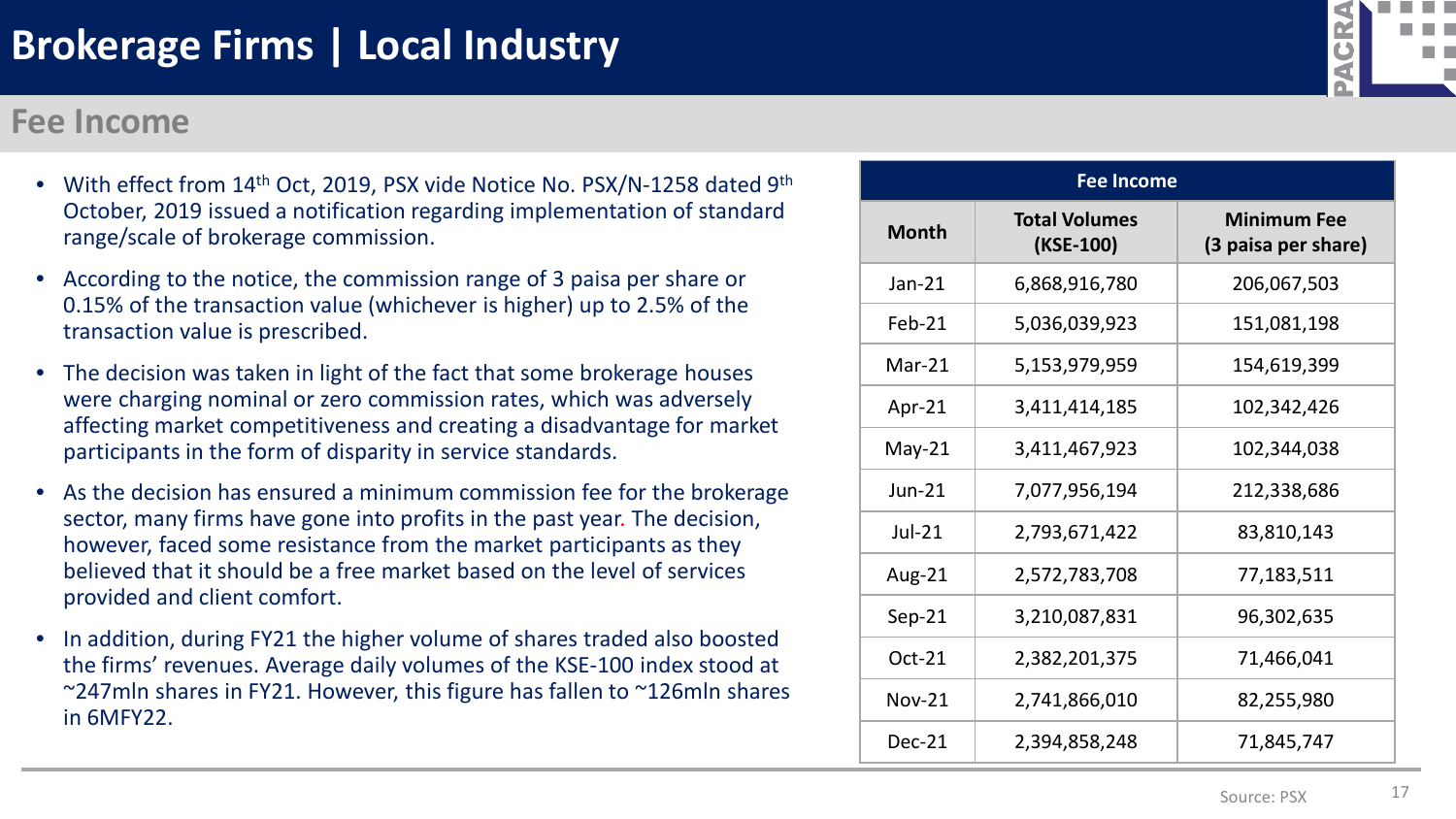### **NET BUY/SELL**

| <b>Net Buy/Sell (PKR mln)</b>               |             |             |             |             |             |           |  |  |  |  |  |  |  |
|---------------------------------------------|-------------|-------------|-------------|-------------|-------------|-----------|--|--|--|--|--|--|--|
| Participants                                | <b>FY17</b> | <b>FY18</b> | <b>FY19</b> | <b>FY20</b> | <b>FY21</b> | 6MFY22    |  |  |  |  |  |  |  |
| <b>Individuals</b>                          | $-5,526$    | 580         | 20,796      | 34,001      | 53,276      | 12,164    |  |  |  |  |  |  |  |
| Companies                                   | 13,354      | 10,853      | 14,553      | 4,245       | 22,142      | 10,421    |  |  |  |  |  |  |  |
| Banks / DFIs                                | $-19,648$   | $-1,139$    | 9,009       | $-8,516$    | $-15,412$   | 4,743     |  |  |  |  |  |  |  |
| <b>NBFC</b>                                 | $-631$      | $-907$      | $-172$      | 707         | 27          | 788       |  |  |  |  |  |  |  |
| <b>Mutual Funds</b>                         | 60,460      | $-3,550$    | $-20,080$   | $-7,792$    | 1,761       | $-1,846$  |  |  |  |  |  |  |  |
| Other Organizations                         | 2,043       | 8,547       | 3,423       | 4,973       | 6,889       | 7,200     |  |  |  |  |  |  |  |
| <b>Broker Proprietary</b><br><b>Trading</b> | $-626$      | $-4,852$    | $-1,801$    | $-2,105$    | $-5,270$    | $-1,987$  |  |  |  |  |  |  |  |
| Insurance<br>Companies                      | 23,142      | 22,817      | 17,887      | 20,179      | $-1,357$    | 11,336    |  |  |  |  |  |  |  |
| <b>LIPI NET</b>                             | 68,483      | 32,349      | 43,615      | 45,691      | 62,055      | 42,819    |  |  |  |  |  |  |  |
|                                             |             |             |             |             |             |           |  |  |  |  |  |  |  |
| Foreign Individuals                         | $-513$      | 256         | 61          | $-134$      | 12          | 697       |  |  |  |  |  |  |  |
| <b>Foreign Corporates</b>                   | $-70,198$   | 34,936      | $-44,540$   | $-49,033$   | $-60,141$   | $-52,119$ |  |  |  |  |  |  |  |
| <b>Overseas Pakistanis</b>                  | 2,241       | 2,351       | 865         | 3,477       | $-1,926$    | 8,603     |  |  |  |  |  |  |  |
| <b>FIPI NET</b>                             | $-68,483$   | 32,349      | $-43,615$   | $-45,691$   | $-62,055$   | $-42,819$ |  |  |  |  |  |  |  |

| Net Buy/Sell (USD mln)                      |             |                |                |             |             |                |
|---------------------------------------------|-------------|----------------|----------------|-------------|-------------|----------------|
| <b>Participants</b>                         | <b>FY17</b> | <b>FY18</b>    | <b>FY19</b>    | <b>FY20</b> | <b>FY21</b> | 6MFY22         |
| <b>Individuals</b>                          | $-53$       | 5              | 166            | 213         | 332         | 72             |
| Companies                                   | 127         | 100            | 111            | 27          | 138         | 60             |
| Banks / DFIs                                | $-187$      | $-10$          | 63             | $-55$       | $-95$       | 28             |
| <b>NBFC</b>                                 | $-6$        | $-8$           | $-2$           | 5           | $\mathbf 0$ | 5              |
| <b>Mutual Funds</b>                         | 576         | $-35$          | $-146$         | $-50$       | 10          | $-11$          |
| <b>Other Organizations</b>                  | $-19$       | 78             | 28             | 32          | 45          | 43             |
| <b>Broker Proprietary</b><br><b>Trading</b> | $-6$        | $-44$          | $-15$          | $-13$       | $-32$       | $-12$          |
| Insurance<br>Companies                      | 220         | 204            | 150            | 128         | $-10$       | 66             |
| <b>LIPI NET</b>                             | 652         | 289            | 356            | 285         | 387         | 250            |
|                                             |             |                |                |             |             |                |
| Foreign Individuals                         | $-5$        | $\overline{2}$ | $\overline{0}$ | $-1$        | $\mathbf 0$ | $\overline{4}$ |
| <b>Foreign Corporates</b>                   | $-669$      | $-312$         | $-362$         | $-306$      | $-375$      | $-305$         |
| <b>Overseas Pakistanis</b>                  | 21          | 21             | 6              | 22          | $-13$       | 50             |
| <b>FIPI NET</b>                             | $-652$      | $-289$         | $-356$         | $-285$      | $-387$      | $-250$         |



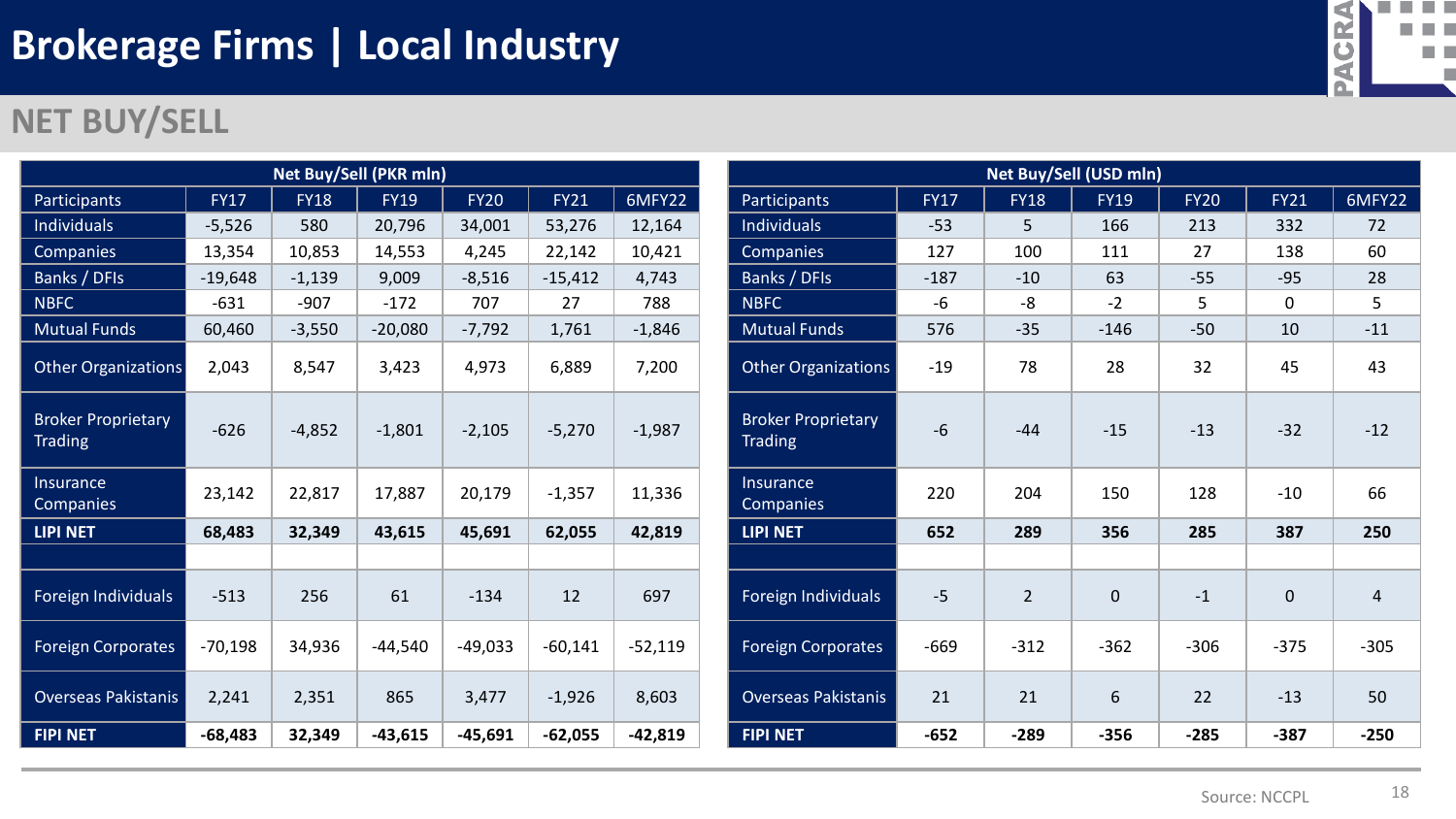#### **Business Risk**



- The stability and sustainability of income from core operations is key to minimizing this risk.
- The industry's fee based income growth stood at ~74.6% in FY21 as compared to -7.8% in FY20. The growth in fee based income came on the back of recovery of the stock markets in the aftermath of the COVID-19 pandemic and relatively higher volumes traded during the period.
- Another positive indicator has been the fixation of minimum commission rate for brokerage services effective from 14th Oct, 2019. The industry's profitability remained positive during previous two fiscal years after a period of loss incurred during FY19.





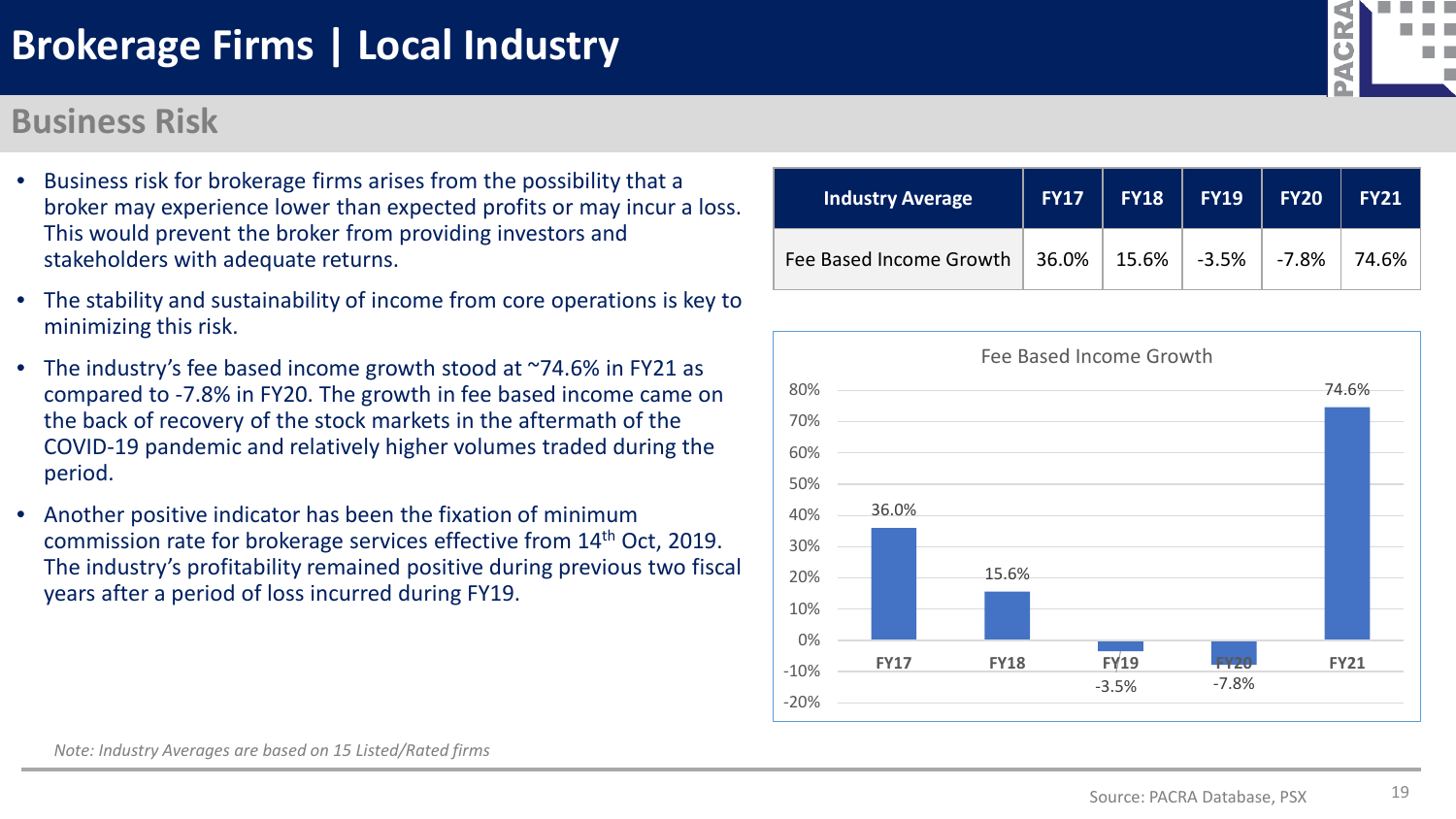#### **Financial Risk**

- **Credit Risk:** It emanates from the inability of clients to pay for the securities purchased on their behalf. This can be minimized through appropriate procedures and controls regarding client acceptance and assessment of client credit worthiness.
- **Market Risk:** It arises primarily from adverse movements in investment values such as the change in stock price of an equity instrument. Investors can have different appetites for the level of market risk that they are willing to take on. Moreover, different instruments have different levels of risk associated with them.
- The industry's exposure to market risk can be evaluated through the equity instruments to total investments ratio. The greater share of equity indicates greater level of market risk. The industry's average ratio stood at ~53.4% in FY21 (FY20: ~56.1%).
- **Liquidity Risk:** It occurs due to insufficient funds to meet financial obligations when they become due. This can be minimized by maintaining sufficient liquid investments and having the ability to raise funds in a timely and cost-effective manner from external sources.
- The liquidity risk can be evaluated through liquid assets to trade related liabilities ratio. The industry has an average ratio of 188.0% in FY21 (FY20: 246.8%). A ratio above 100% indicates that the firm has enough liquidity to pay off liabilities that may arise in the short term.
- The final ratio is the capital adequacy ratio i.e., equity to total assets. The industry's average for this ratio clocked in at ~62.2% during FY21 (FY20: ~54.6%).

| <b>Industry Average</b>                    | <b>FY18</b> | <b>FY19</b>                 | <b>FY20</b> | <b>FY21</b> |
|--------------------------------------------|-------------|-----------------------------|-------------|-------------|
| Equity Instrument/Investments              | 54.6%       | 50.6%                       | 56.1%       | 53.4%       |
| Liquid Assets/Trade Related<br>Liabilities |             | 249.7% 344.9% 246.8% 188.0% |             |             |
| <b>Equity/Total Assets</b>                 | 60.5%       | 61.7%                       | 54.6%       | 62.2%       |
|                                            |             |                             |             |             |

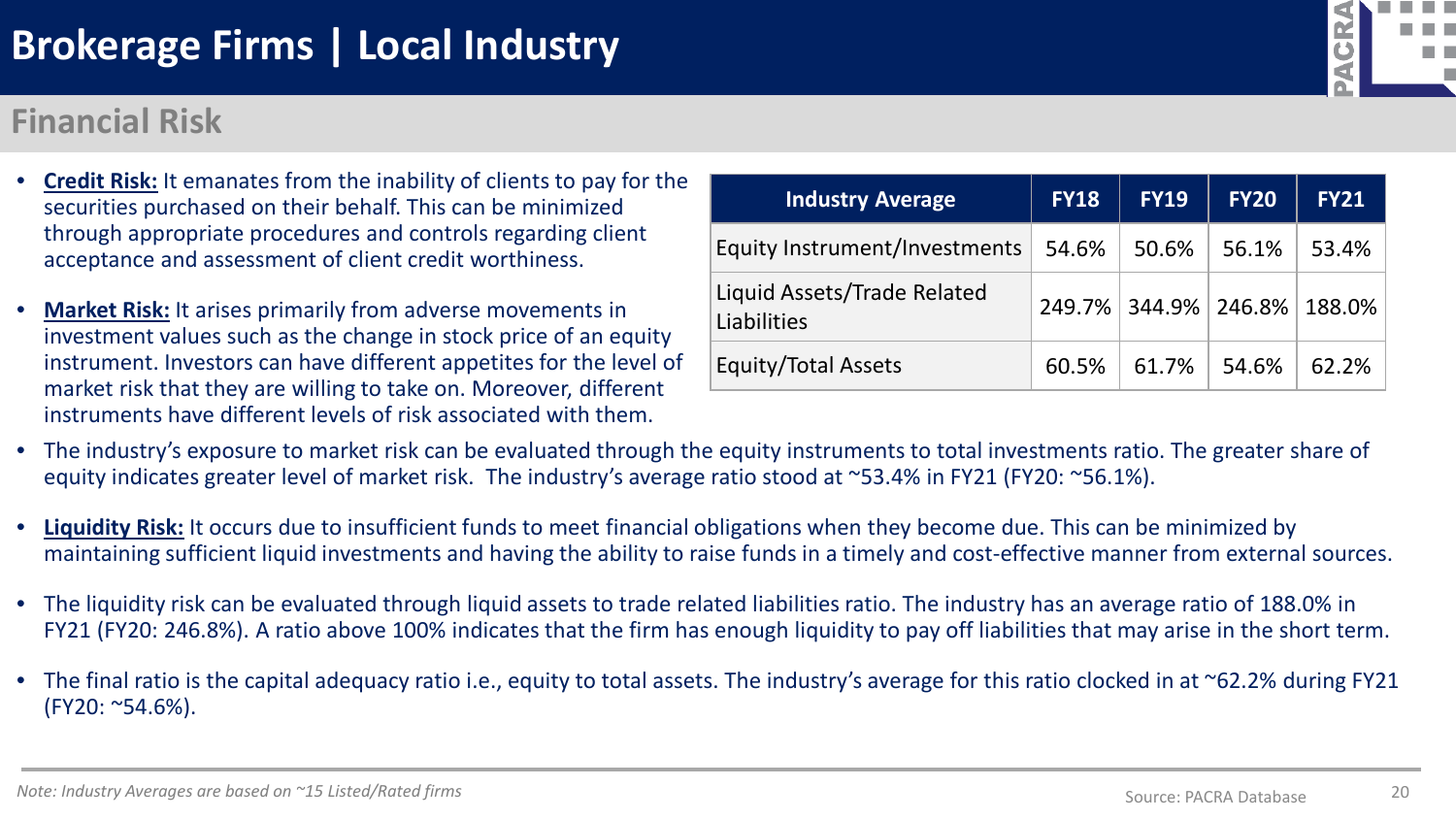

#### **Regulatory Framework**

- The primary regulatory body for brokers is the Securities and Exchange Commission of Pakistan. There are a comprehensive set of regulations that govern the activities of brokers. These include the Securities Brokers (Licensing and Operations) Regulations 2016, the SECP Act 1997, the Anti-Money Laundering Act 2010 as well as regulations of the Pakistan Stock Exchange (PSX), Central Depository Company (CDC) and National Clearing Company of Pakistan (NCCPL)
- The PSX prescribes a standard commission range of 3 paisa per share or 0.15% of the transaction value (whichever is higher) up to 2.5% of the transaction value. The table shows the broker categories in the New Broker Regime introduced by the government in 2020. The brokers were required to apply for conversion to their applicable categories by July 2020.

| <b>Categories</b>                           | <b>Trading Only</b>                                                                                                                                                                                             | <b>Trading and Self Clearing</b>                                                                                                                                                                                                                                         | <b>Trading and Clearing</b>                                                                                                                                                                                                                                                                                                                                                                                                                                                        |
|---------------------------------------------|-----------------------------------------------------------------------------------------------------------------------------------------------------------------------------------------------------------------|--------------------------------------------------------------------------------------------------------------------------------------------------------------------------------------------------------------------------------------------------------------------------|------------------------------------------------------------------------------------------------------------------------------------------------------------------------------------------------------------------------------------------------------------------------------------------------------------------------------------------------------------------------------------------------------------------------------------------------------------------------------------|
| <b>Description</b>                          | The broker can only execute<br>its proprietary trades and trades on<br>behalf of its customers but cannot<br>settle executed trades or keep<br>custody of securities or money<br>owned by it and its customers. | The broker can execute as well as settle<br>its proprietary trades and trades executed on<br>behalf of its customers and can keep custody<br>of securities and money owned by it and its<br>customers subject to such conditions as may<br>be imposed by the Commission. | The broker can execute as well as settle its proprietary trades and trades<br>executed on behalf of its customers and can keep custody of securities and cash<br>owned by it and its customers subject to such conditions as imposed by the<br>Commission and, in addition, such securities broker can settle trades of other<br>securities brokers and their customers and keep custody of the securities and<br>cash owned by such other securities brokers and their customers. |
| Minimum Net Worth                           | PKR 15mln                                                                                                                                                                                                       | PKR 50mln                                                                                                                                                                                                                                                                | PKR 500mln                                                                                                                                                                                                                                                                                                                                                                                                                                                                         |
| <b>Liquid Capital</b><br><b>Requirement</b> | PKR 5mln                                                                                                                                                                                                        | PKR 10mln                                                                                                                                                                                                                                                                | PKR 50mln                                                                                                                                                                                                                                                                                                                                                                                                                                                                          |
| Minimum Net<br><b>Capital Balance</b>       | Not Applicable                                                                                                                                                                                                  | PKR 10mln                                                                                                                                                                                                                                                                | PKR 15mln                                                                                                                                                                                                                                                                                                                                                                                                                                                                          |
| <b>Assets Under</b><br><b>Custody Limit</b> | 2 Times of Net Worth                                                                                                                                                                                            | 25 Times of Net Worth                                                                                                                                                                                                                                                    | 35 Times of Net Worth                                                                                                                                                                                                                                                                                                                                                                                                                                                              |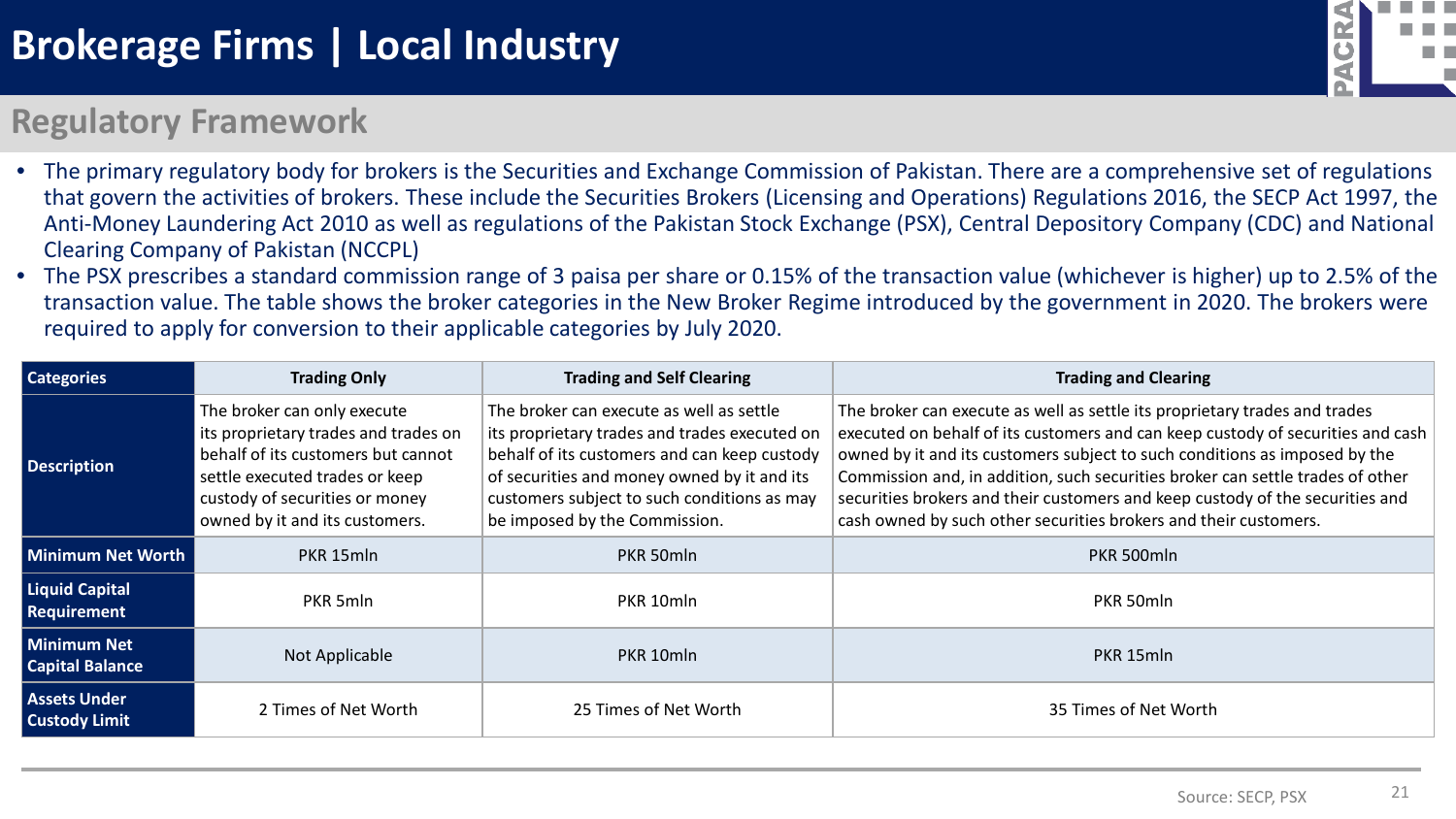

#### **Regulatory Framework | Updates**

- The government made certain amendments to the tax structure applicable for brokerage firms through the Annual Budget FY22.
- 1. Individuals having turnover of PKR~100mln or more added to the classification of 'withholding agent/prescribed person' for the purpose of collecting tax under section 233 of the Income Tax Ordinance, 2001. Previously, the withholding agent classification included federal, provincial and local governments, companies and association of persons.
- 2. In addition, sections 233A and 233AA were both withdrawn in the budget. Section 233A encompassed the collection of advance tax by the stock exchanges on purchase and sale of shares. Meanwhile, section 233AA encompassed the collection of advance tax by NCCPL from margin financiers, trading financiers and lenders in respect of margin financing.
- Recently, the Pakistan Stock Exchange (PSX) introduced a new trading and surveillance platform, called Designated Time Schedule (DTS), and increased the duration of daily shares trading by 30 minutes with effect from 25<sup>th</sup> October, 2021. PSX purchased the software for USD~2.85mln from the Shenzhen Stock Exchange (SZSE) in February 2020 and conducted test runs for 10 months.
- Despite this, the new system experienced technical glitches when it became operational, particularly in the Jade Trading Terminal (JTT). As a result of this, trading volume was significantly lowered in addition to which trading was suspended for a brief period due to technical issues. The PSX in response has reverted to the old system, Karachi Automated Trading System (KATS), as a temporary measure until the technical issues with the new system can be resolved.
- The Securities and Exchange Commission of Pakistan (SECP), recently introduced an amendment to the Securities Brokers (Licensing and Operations) Regulations, 2016. The amendment stipulates that the Minimum Net Worth requirement of Trading and Self Clearing members shall be increased to PKR 60mln with effect from 1<sup>st</sup> April, 2022 and further increased to PKR 75mln with effect from 1<sup>st</sup> April, 2023.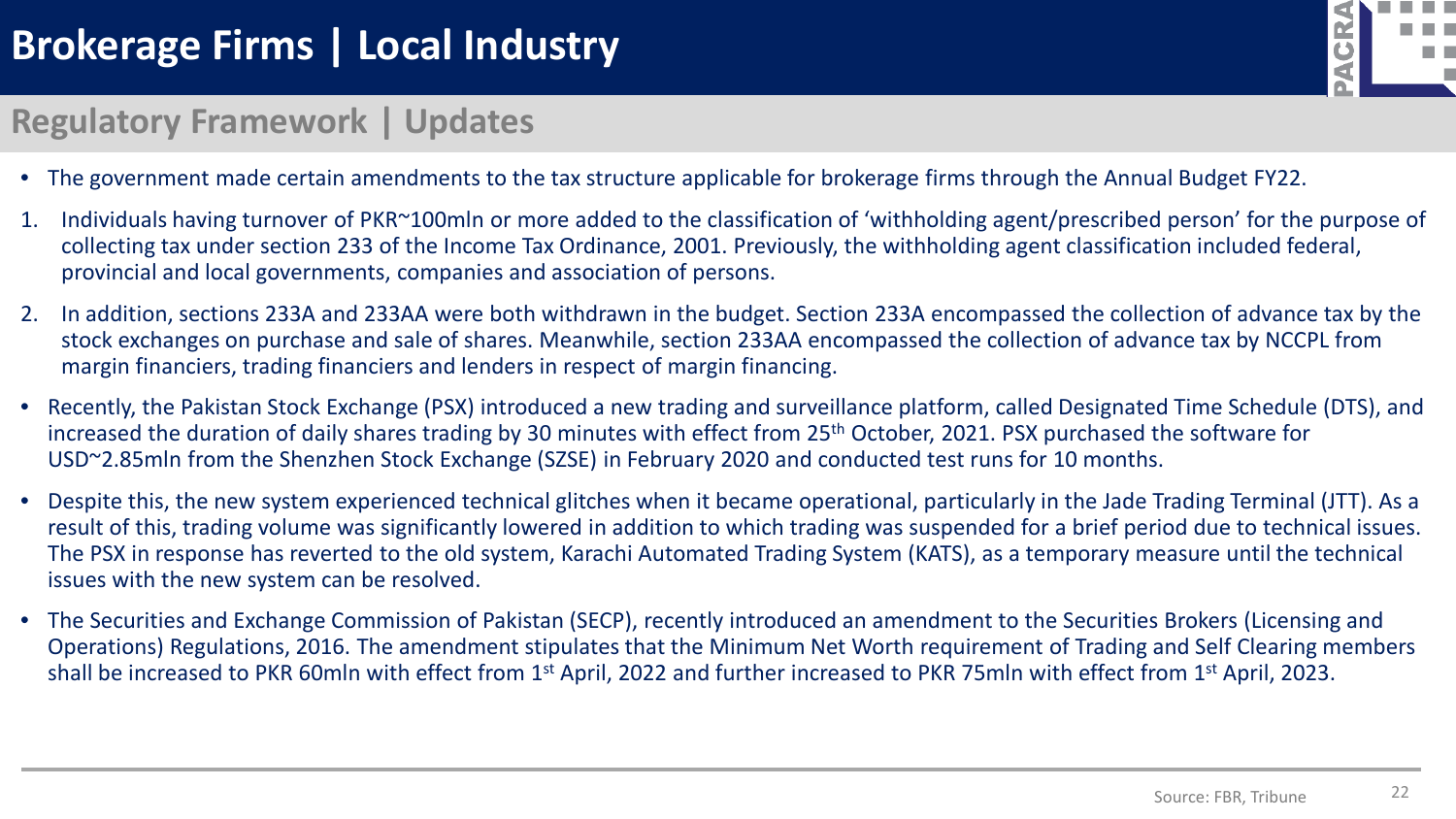#### **Rating Scale**



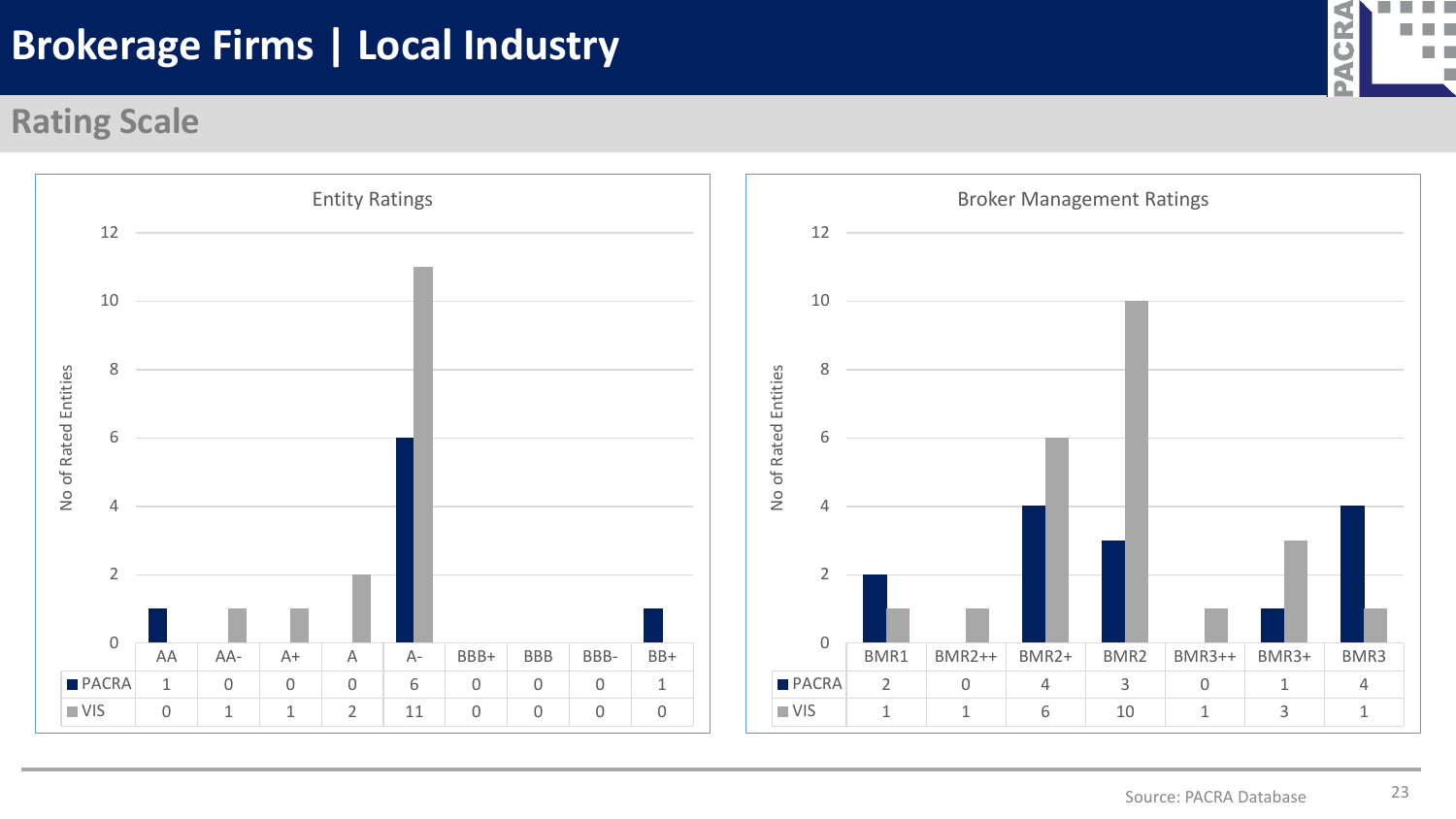#### **Rating Scale**

- PACRA provides Entity ratings to 8 brokerage firms with a long term rating bandwidth of BB+ to AA.
- In addition, PACRA provides Broker Management Ratings (BMR) ratings to 14 brokerage firms with a long term rating bandwidth of BMR3 to BMR1.
- Moreover, PACRA provides 8 Broker Fiduciary Ratings (BFR) with a long term rating bandwidth of BFR3 to BFR1.



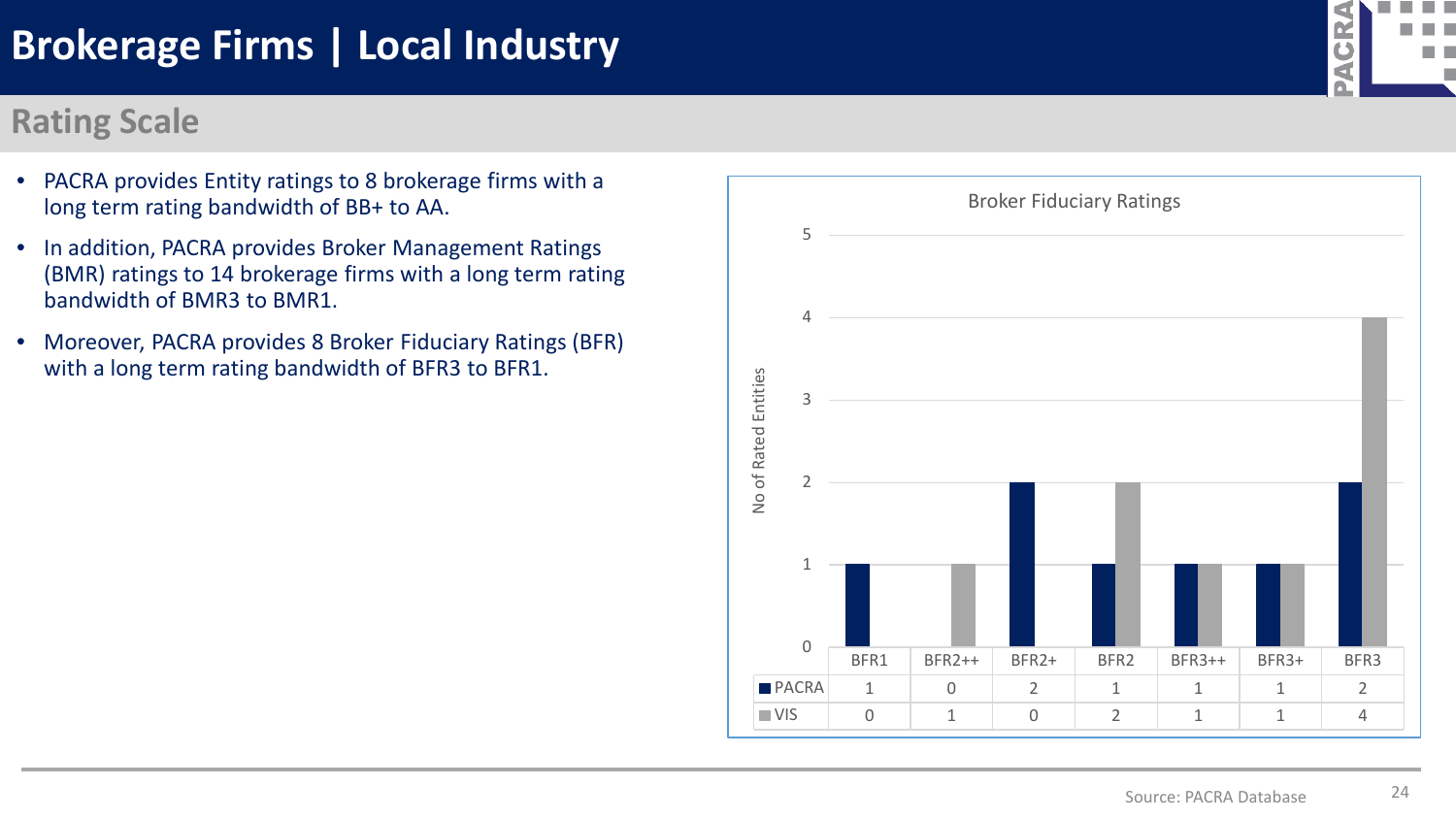### **SWOT Analysis**



![](_page_26_Picture_4.jpeg)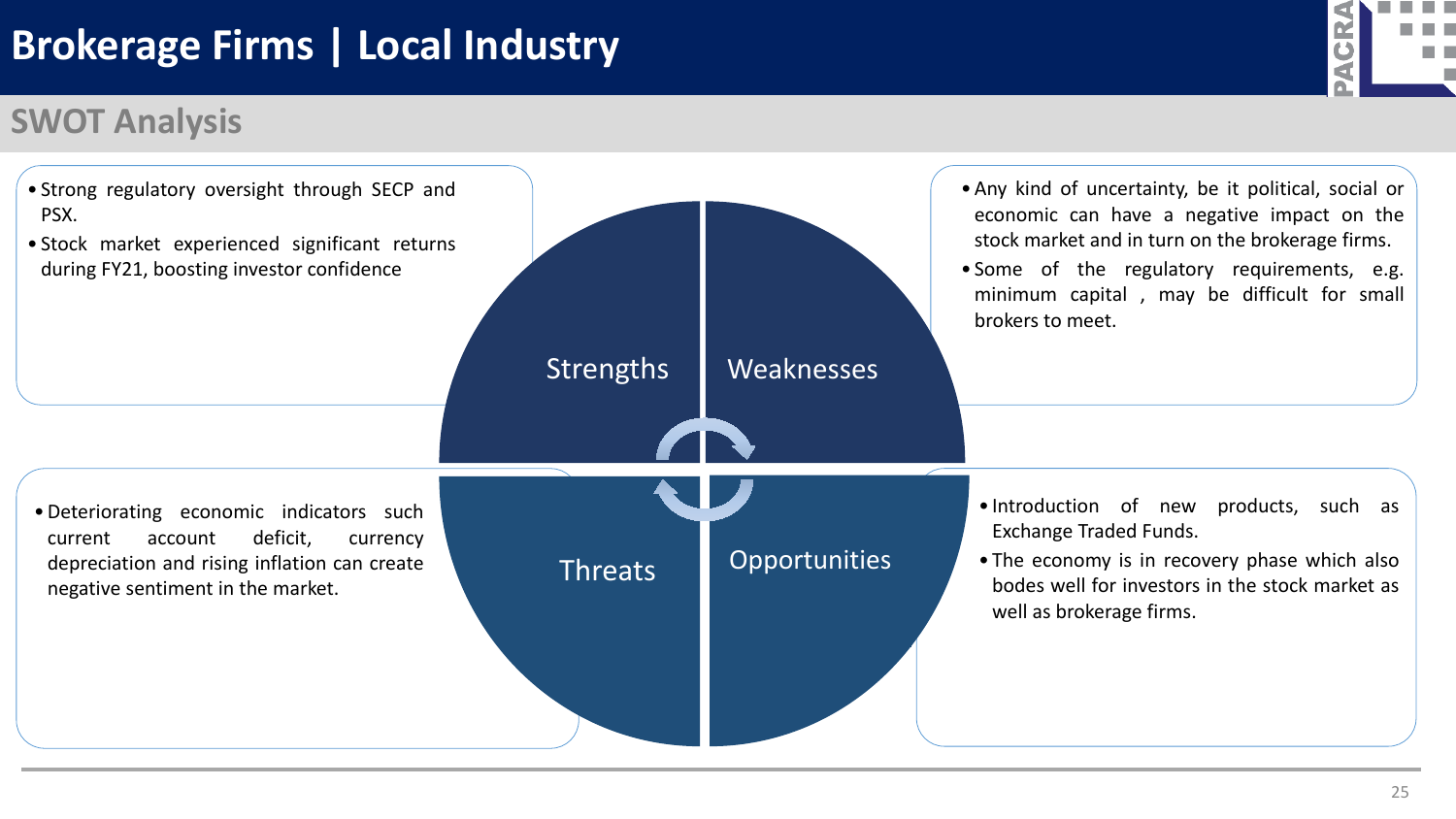# **Brokerage Firms | Outlook & Future Prospects**

![](_page_27_Picture_1.jpeg)

#### **Outlook: Stable**

- Pakistan's post economic recovery is exhibited by the GDP growth of ~3.9% during FY21 (based on provisional figures). Among the contributors of GDP growth is industrial activity which has picked up in various sectors with the Large Scale Manufacturing Industries output increasing ~15% YoY during FY21. The sectors which have contributed to this growth are textiles, food & beverages, pharmaceuticals and chemicals. Food & Beverage sector holds a sizable portion of the Index market capitalization, therefore is a positive sign for the Sector.
- During FY21, the stock market has also gradually moved in a positive direction as the economic recovery picked up due to which investor confidence in the market also increased. KSE-100 Index returns for FY21 stood at ~38%, significantly higher than previous year's return of ~2%.
- However, during 6MFY22 various economic indicators exhibited a negative trend. The current account deficit crossed USD~7bln in Nov-21 as the trade deficit increased largely due to rising international commodity price. The inflation levels continue to be on a rising trend with CPI inflation clocking in at a significantly higher ~12.3% during Dec-21 as compared to 11.5% during Nov-21. In addition, the exchange rate has also depreciated ~12% since the start of current fiscal year.
- Moreover, the policy rate has also been increased in successive reviews and now stands at 9.75%, and while the Monetary Policy Committee (MPC) has indicated no further change in short term, the rate is expected to increase further in the medium to long term.
- All these factors combined, created negative sentiments in the market due to which KSE-100 returns for the 6MFY22 period stood at -6%. In addition, the KSE-100 experienced negative returns during Dec-21 of -1.1% due to deteriorating economic indicators as well as the emergence of a new COVID-19 variant.
- Looking ahead, the government has recently introduced the Mini-Budget for FY22 which includes the removal of GST exemptions for a large number of items. While this is designed to restrict imports, it will also likely cause further increase in inflation. Meanwhile, the Mini-Budget along with other prior actions were necessary to satisfy IMF conditions for the Extended Fund Facility (EFF). The sixth review of EFF and next tranche of USD 1bln is expected later this month.